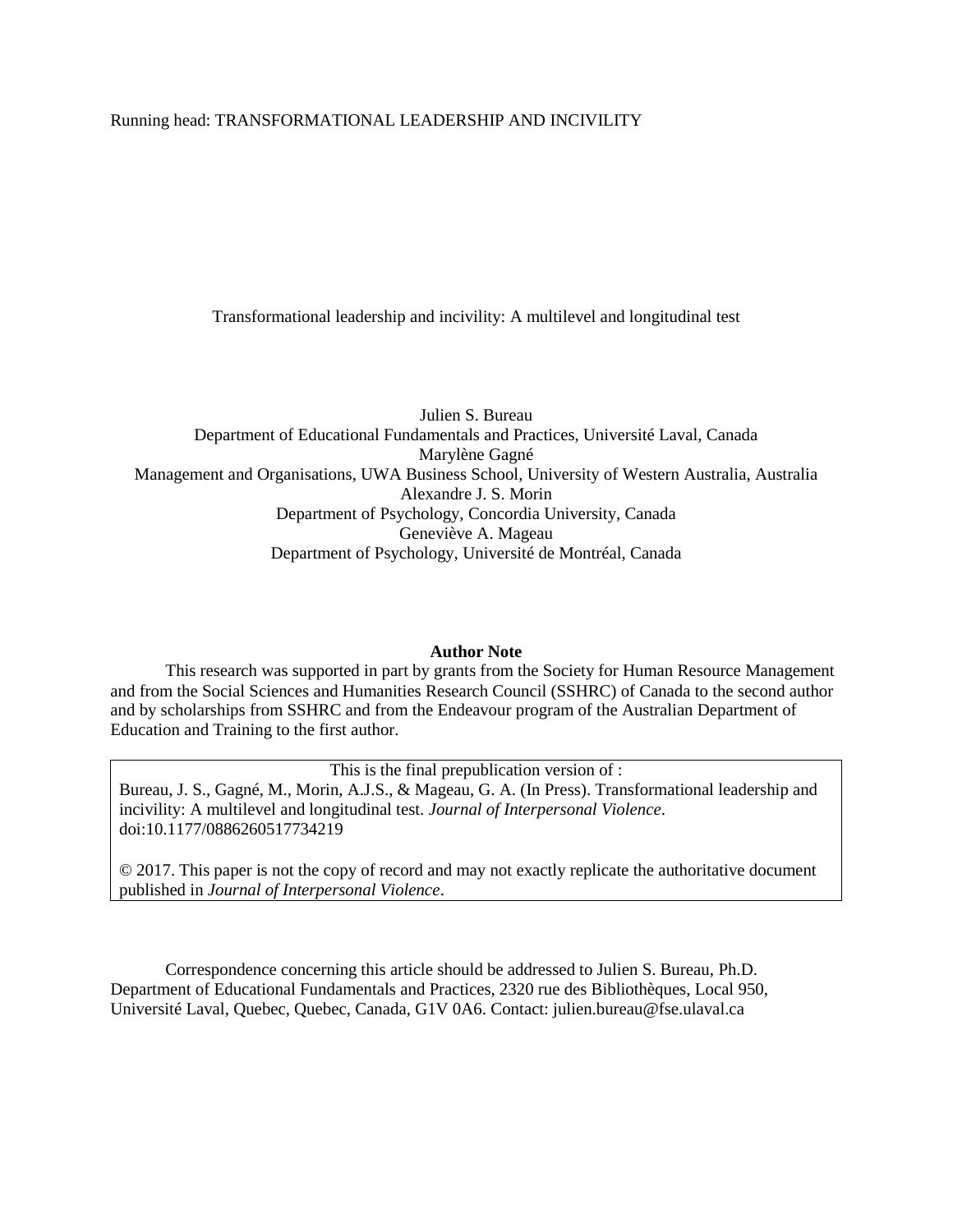## TRANSFORMATIONAL LEADERSHIP AND INCIVILITY 2

## Abstract

Objective: This research examines group-level perceptions of transformational leadership (TFL) as negative longitudinal predictors of witnessing person-related (e.g., insults/affronts) and work-related (e.g., negation/intentional work overload) acts of incivility at work. Witnessing workplace incivility was also postulated to negatively predict employee need satisfaction. Method: Data was collected among production employees in different Canadian plants of a major manufacturing company (*N* = 344) who worked for 42 different managers ( $M_{\text{group size}} = 9.76$ ). Two waves of data collection occurred one year apart. Results: Results from multilevel analyses showed that workgroups where managers were perceived to engage in more frequent TFL behaviors reported reduced levels of person- and work-related incivility one year later. However, group-level incivility did not predict change in group-level need satisfaction one year later. At the individual level, results showed that witnessing higher levels of person-related incivility than one's colleagues predicted reduced satisfaction of the need for relatedness one year later. Conclusions: These longitudinal findings build upon previous literature by identifying TFL as a potential managerial strategy to reduce incivility in workgroups over time. They also show that mere exposure to workplace misbehavior still impacts employees' adjustment, suggesting that every effort to reduce deviance in workplaces are worthwhile.

*Keywords:* Transformational leadership; incivility at work; psychological need satisfaction; multilevel modeling; longitudinal assessment; witnesses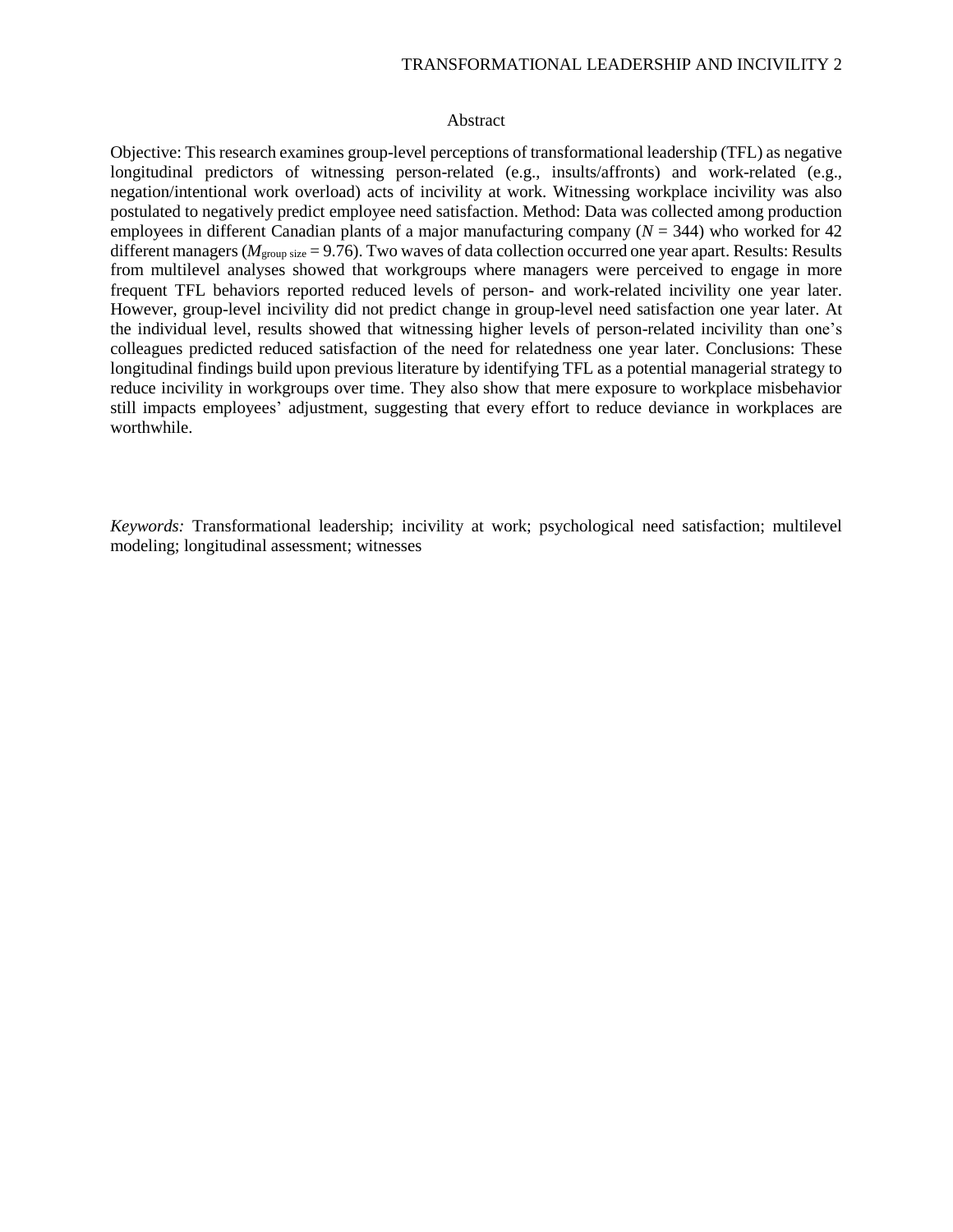Workplaces can be thriving environments where employees and supervisors work together to achieve common organizational goals. Yet, some employees and supervisors are also known to engage in offensive or disrespectful behaviors that negatively affect the working experience (Bennett & Robinson, 2003). High quality leadership from supervisors acts as an important determinant of positive employee experiences through its impact on optimal employee and workgroup functioning (Avolio & Yammarino, 2013). Accordingly, recent multilevel investigations have looked at how supervisor leadership behaviors relate to deviance in workgroups (Brown & Treviño, 2006; Mayer, Kuenzi, Greenbaum, Bardes, & Salvador, 2009). However, many aspects of this association remain to be clarified, which is the objective of the present study. More precisely, the present study focuses on the role of supervisors' leadership behaviors on the emergence of incivility in the workplace, and examines the effect of witnessing incivility on employees. Arguably, workplace incivility is one of the most common form of workplace deviance (Aquino & Thau, 2009; Cortina, Magley, Williams, & Langhout, 2001), and is described as "*low intensity deviant behavior with ambiguous intent to harm the target, in violation of workplace norms for mutual respect. Uncivil behaviors are characteristically rude and discourteous, displaying a lack of regard for others*" (Andersson & Pearson, 1999, p. 457). Two types of workplace incivility are distinguished for the purpose of this research, namely person-related incivility (e.g., insulting, criticizing, and giving the evil eye) and work-related incivility (e.g., overloading someone with work, hoarding information, and ignoring demands; Dagenais-Desmarais & Courcy, 2014). This categorization was proposed by Einarsen (1999) to allow for a more refined investigation of workplace deviance, where differences in the determinants and outcomes of person- and work-related acts of incivility could be documented.

While victims of incivility suffer important consequences, ranging from reduced job satisfaction and lower physical and mental health to increased job stress and turnover intentions (Cortina et al., 2001; Lim, Cortina, & Magley, 2008), incivility may additionally affect employees who are indirectly exposed to these acts as witnesses (i.e., bystanders). At the workgroup level, the consequences of workplace incivility include lower levels of relationship satisfaction with coworkers and supervisors (Lim et al., 2008), whereas at the organizational level, they include lower levels of commitment and productivity in employees, as well as higher levels of absenteeism and turnover (Lewis & Malecha, 2011; Lim et al., 2008; Sliter, Sliter, & Jex, 2012). Past research on individual witnesses of workplace incivility is scarce, but suggests that bystanders may experience negative emotions as a result of their exposure (Miner & Eischeid, 2012). Additional research focusing on harsher types of misbehavior has found that vicarious experiences of aggression and bullying at work were associated with lower levels of mental health, less affective commitment to the organization, and higher turnover (Bentley et al., 2012; Dupré, Dawe, & Barling, 2014). Given the consequences and costs associated with workplace incivility and the relative paucity of research focusing on witnesses of these acts, research on the antecedents and consequences of witnessing incivility is warranted. The present study focuses on workgroup and individual effects of supervisors' leadership style on the emergence of workplace incivility. The impact of witnessing incivility on need satisfaction will also be investigated.

## **Transformational Leadership and Incivility**

Research suggests that work environments may play a potentially important role in the onset of incivility. For instance, organizations that support their employees tend to be characterized by lower levels of incivility (Miner, Settles, Pratt-Hyatt, & Brady, 2012). Studies also suggest that managerial leadership styles could be related to workplace incivility, with previous research showing that positive leadership styles (e.g., constructive) are associated with lower levels of workplace deviance (Lee & Jensen, 2014). The present study extends this line of research through a specific focus on transformational leadership (TFL; Bass & Avolio, 1994). This specific leadership style was selected because of the widespread agreement in the organizational research community that TFL is an important managerial characteristic fostering positive outcomes for employees (Avolio & Yammarino, 2013).

TFL encompasses five interrelated elements: (1) *attributed idealized influence*, consisting of followers' attributions about the character of the leader as someone to be respected and admired; (2) *behavioral idealized influence*, consisting of articulating values and behaving ethically; (3) *inspirational motivation*, consisting of providing meaning and challenge to followers through articulating a vision and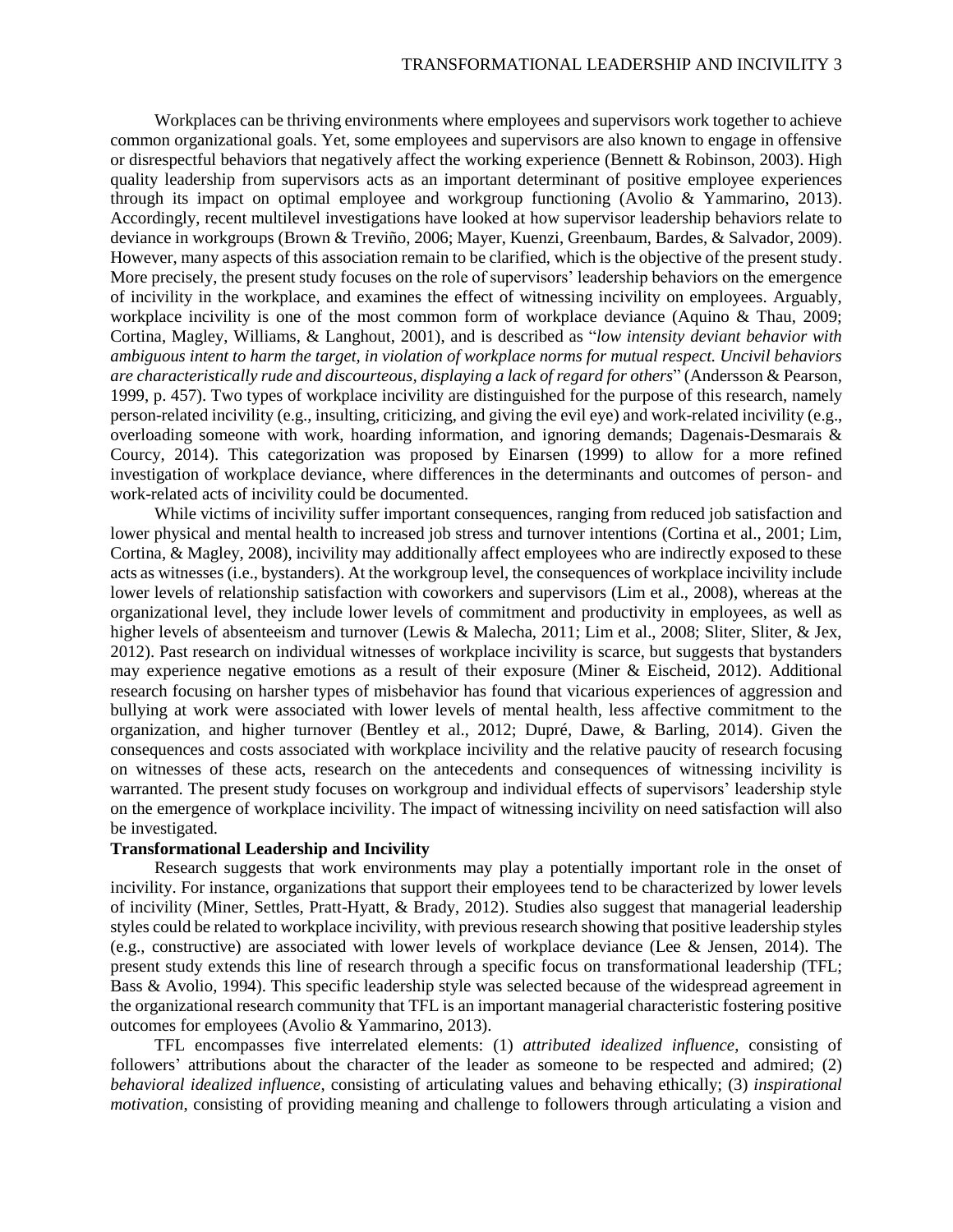acting optimistically and enthusiastically; (4) *individualized consideration*, consisting of paying attention to individual needs and continuously facilitating individual development through coaching and mentoring; and (5) *intellectual stimulation*, consisting of encouraging creativity and innovation, and promoting rationality and problem solving (Bass & Avolio, 1994). Contingent reward is typically considered as a sixth component of TFL because of its focus on non-material rewards, such as assistance and positive feedback, and because it is more closely related to TFL than to other leadership styles (Antonakis, Avolio, & Sivasubramaniam, 2003; Avolio, Bass, & Jung, 1999; Judge & Piccolo, 2004).

TFL has been shown to be associated with more positive consequences than other leadership styles, such as transactional (i.e., monitoring employees' actions and attainment of performance goals) and laissezfaire leadership (i.e., avoidance of engaging in leadership-like action; DeGroot, Kiker, & Cross, 2000; Lowe, Kroeck, & Sivasubramaniam, 1996). Among the positive consequences of TFL is a reduction of various forms of deviance in the workplace (Astrauskaite, Notelaers, Medisauskaite, & Kern, 2015; Brown & Treviño, 2006; Cemaloglu, 2011; Lee & Jensen, 2014; Nielsen, 2013). Specifically, Brown and Treviño (2006) showed in multilevel analyses that leadership was associated with higher levels of value congruence which in turn predicted lower levels of deviance. Lee and Jensen (2014) further showed that leadership was related to decreased incidence of workplace incivility through its positive impact on fairness perceptions.

By showing a stable negative association between TFL and workplace deviance, these studies suggest that TFL reduces incivility at the workgroup level, thus also decreasing indirect exposure at the individual level. However, to achieve a proper disaggregation of the components of this relation occurring at the individual (Level 1, or L1) versus workgroup (Level 2, or L2) levels, multilevel analyses are required (Marsh et al., 2012; Morin, Marsh, Nagengast, & Scalas, 2014). Achieving a proper disaggregation of these effects is crucial given that the constructs of TFL and incivility do not represent the same reality whether they are assessed at the individual or workgroup level. More specifically, L2 effects refer to the relations between actual leadership (TFL) behaviors (employees' shared perceptions of the supervisor's behaviors) and the prevalence of incivility occurring at the workgroup level, which arguably represents the key question of interest. In contrast, L1 associations reflect the effects of inter-individual differences in perceptions of the workgroup supervisor's leadership behaviors (i.e., deviations from the group mean) on individual exposure to incivility. So far, only limited research has relied on proper multilevel analyses to study workplace deviance (e.g., Brown & Treviño, 2006; Mayer et al., 2009), none of which has specifically considered workplace incivility. Furthermore, because all of these studies are cross-sectional, doubts remain regarding the directionality of the observed associations between TFL and workplace deviance. In other words, cross sectional research makes it impossible to clearly differentiate whether TFL helps to reduce workplace deviance, whether more frequent workplace deviance negatively impact leadership styles, or both. Additional research that goes beyond single-level cross-sectional analyses is thus required to further examine the relations between TFL and incivility.

To properly disaggregate workgroup and individual effects, the current study relies on a multilevel path-analytic approach to assessing relations between managerial TFL and employee exposure, as witnesses, to two distinct types of workplace incivility (person- and work-related). Most multilevel leadership research has measured leadership by either asking leaders to rate themselves, or by asking followers to rate their leaders. Our research falls in the second category, and therefore focuses on perceptions that followers have of their leader. When group members are specifically asked to rate a L2 construct (as it is the case in the present study with TFL; i.e., Please rate the frequency at which your supervisor enacts the following behaviors.), the L2 variable is labelled a climate construct (Marsh et al., 2012; Morin et al., 2014). In contrast, when group members are asked to rate their own individual experiences, which are then aggregated at the group level (as it is the case in the present study with witnessing incivility and need satisfaction), such L2 variables are called contextual constructs (Marsh et al., 2012; Morin et al., 2014). A climate construct represents shared employee's perceptions of the L2 construct (thereby providing a more direct representation of actual leadership behaviors), whereas a contextual construct represents the aggregate of followers' individual experiences. For instance, conceptualizing incivility at the workgroup level is not necessarily about a shared perception (i.e., some employees can be oblivious to subtle acts of incivility happening near them), but rather about a shared group dynamic emerging from cumulative individual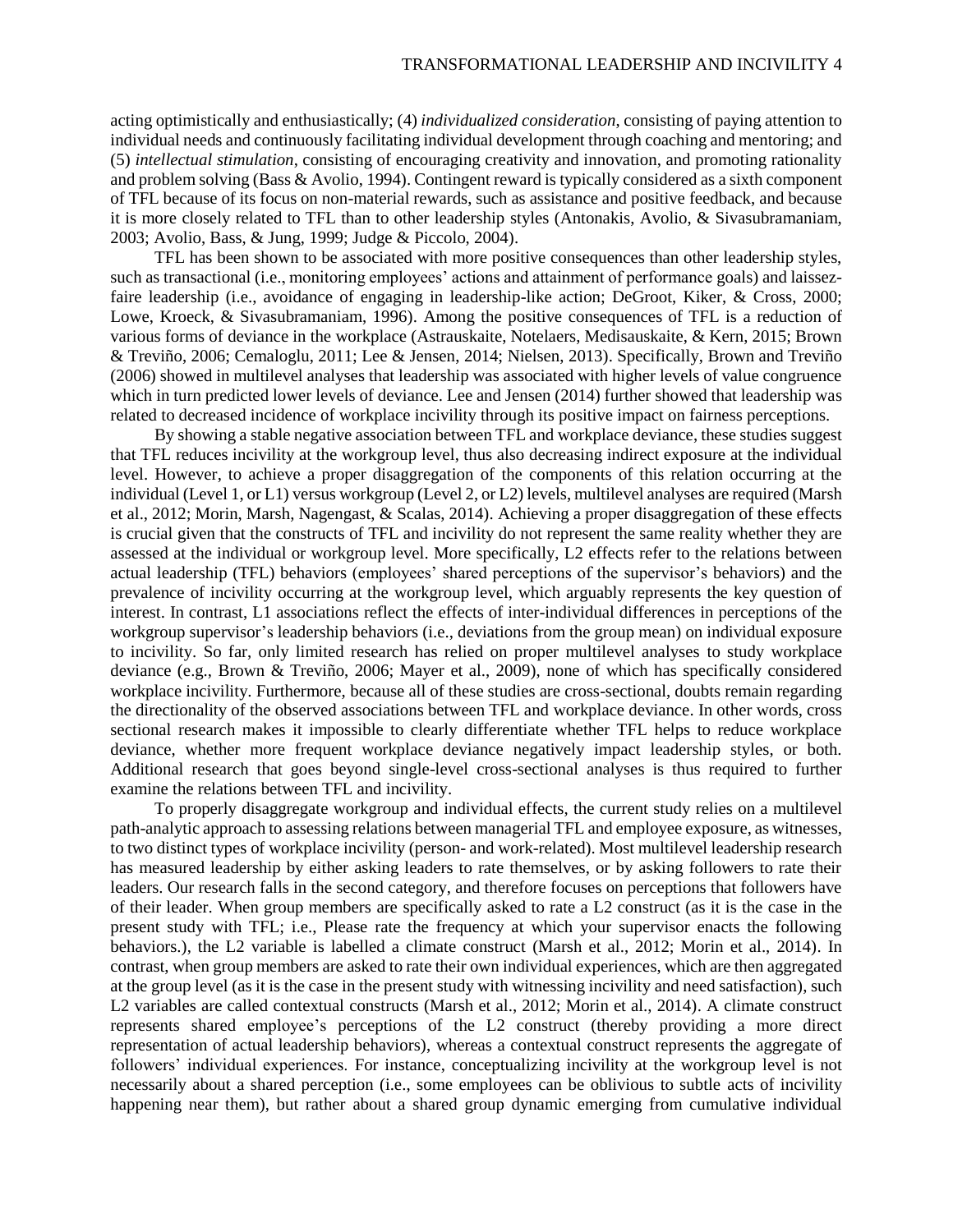experiences. For climate constructs, associations are especially meaningful at L2 and less so at L1, where they represent the effects of inter-individual differences (L1) in perceptions of the L2 construct (relative to group averages). For contextual constructs, associations at L1 are readily interpretable and represent the effects of each individual's unique experience on an individual outcome. At L2, associations involving contextual constructs represent how between-group differences in group aggregates predict group outcomes, above and beyond individual experiences.

In addition to studying associations between TFL and incivility in a multilevel setting, a one-year longitudinal design was adopted, allowing us to test the relations between TFL and changes over time in person- and work-related incivility, both at the workgroup and the individual level. We postulate that TFL will yield negative relations to incivility at the workgroup level (L2), reflecting how actual leadership behaviors reduce the prevalence of incivility within the workgroup (L2). In contrast, inter-individual differences in workers' perception of how their supervisor generally adopts TFL behaviors should have little effect on their likelihood of witnessing incivility in their workgroup. Thus, we do not expect inter-individual differences in perceptions of TFL (L1) to be related to personal experiences of witnessing incivility in the workgroup. Finally, at either level, we do not expect any differential impact of TFL on person-related versus work-related incivility.

*H1. Group-level (L2) ratings of managerial TFL will be negatively associated with changes in group-level occurrence of incivility in the workplace.*

## **Incivility and Need Satisfaction**

In addition to testing the individual and workgroup component of TFL as a potential antecedent of workplace incivility, the present study was designed to further investigate the outcomes of this form of workplace deviance. Research on bullying, another harsher type of workplace deviance that involves repeated acts of incivility and aggression over an extended period of time (Nielsen, 2013), suggests that a key mechanism underlying the negative impact of deviance on psychological health is need thwarting (Trépanier, Fernet, & Austin, 2013). Following this lead, this study investigates the relations between exposure to acts of incivility in the workplace as a witness and the satisfaction of basic psychological needs for autonomy, competence, and relatedness. According to self-determination theory (SDT; Gagné & Deci, 2005), these three basic psychological needs are critical for individuals' well-being, motivation, and positive functioning. The need for autonomy represents the need to personally endorse our behaviors and to have a sense of volition in what we do. The need for relatedness represents the necessity to meaningfully connect with people around us, while the need for competence represents the need to feel that our behaviors have a significant impact on our environment (Ryan & Deci, 2000).

As is the case with bullying victimization (Trépanier et al., 2013), exposure as a witness to both person- and work-related incivility is likely to reduce employees' autonomy because exposure to these negative behaviors should restrict their ability to make choices and limit their sense of volition at work, for instance for fear of being ridiculed or excessively monitored. Similarly, when employees witness group members being ridiculed and ignored, they are likely to internalize the idea that meaningful and supportive relationships are harder to develop in their workgroup (Hershcovis & Barling, 2010), thereby reducing their sense of relatedness at work. Finally, exposure to criticisms, humiliating comments, and work overload, even if directed at colleagues rather than at oneself, should convey the idea that standing out from the group (such as by demonstrating high levels of performance) is risky, which may limit employees' desire to demonstrate, and ultimately experience, competence (Hershcovis & Barling, 2010).

In light of the aforementioned rationale regarding the possible relations between witnessing acts of incivility in the workplace and the satisfaction of the basic needs for autonomy, relatedness, and competence, these relations are expected to occur at the individual level (L1). Because group averages reflect perceptions of incivility that are not necessarily shared by every member of the group, and since it is highly unlikely that non-exposed employees would suffer as a result of incivility occurring in their workgroup outside of their knowledge, or that exposed employees would suffer less from incivility if their colleagues do not witness it, we do not expect similar relations to occur at the workgroup level (L2).

*H2. Inter-individual differences (L1) in witnessing incivility in the workplace (relative to group average) will be associated with negative changes in individual satisfaction of the needs for*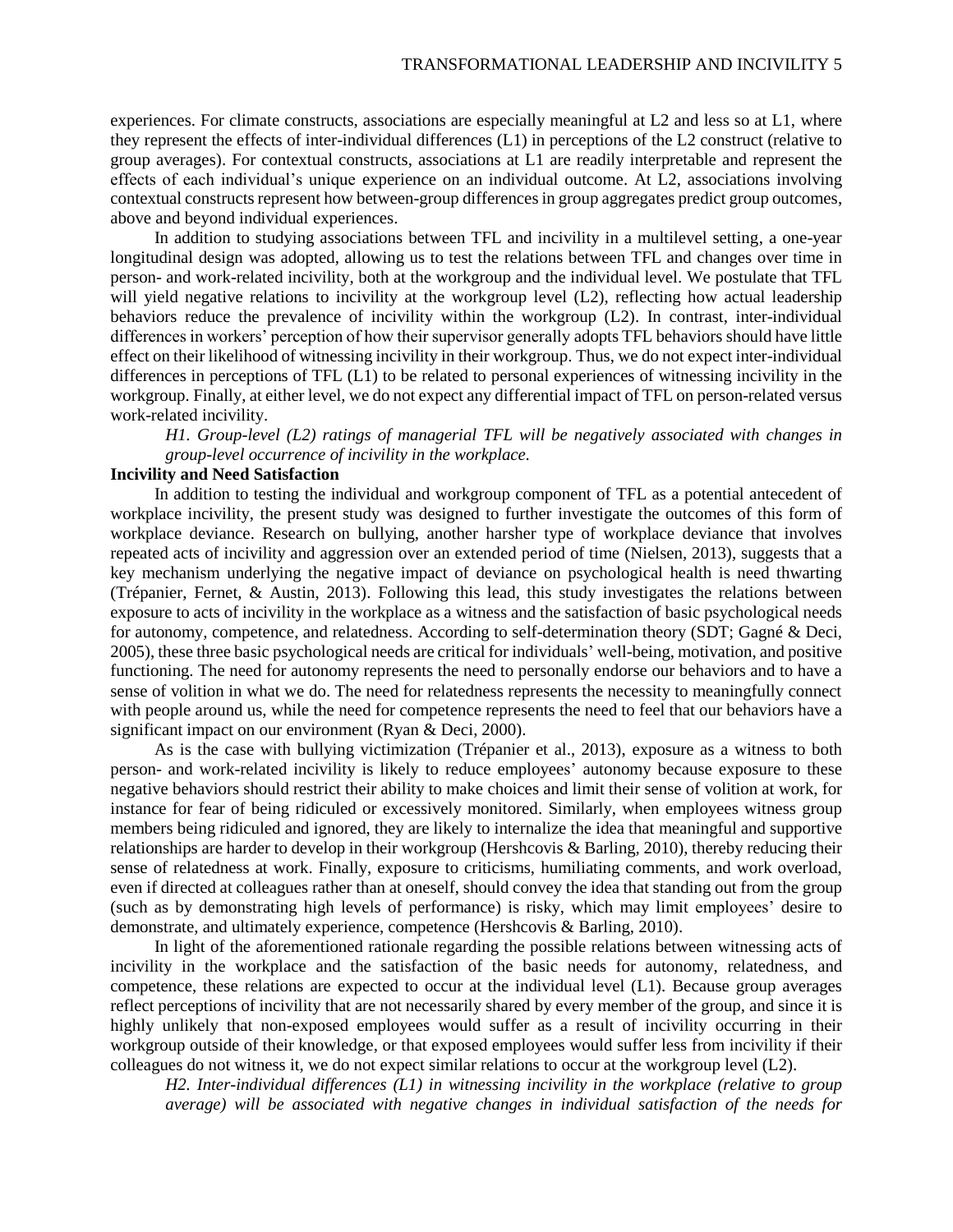#### *autonomy, relatedness, and competence.*

These relations will be investigated while controlling for the potential effect of TFL on need satisfaction given that TFL itself has been shown to predict need satisfaction (Kovjanic, Schuh, Jonas, Quaquebeke, & van Dick, 2012).

## **Transformational Leadership and Need Satisfaction**

As noted, previous cross-sectional studies have shown that TFL perceptions are significantly related to employee need satisfaction (Hetland, Hetland, Andreassen, Pallesen, & Notelaers, 2011; Kovjanic, Schuh, & Jonas, 2013; Kovjanic et al., 2012). These studies have argued that transformational leaders should foster perceptions of autonomy among the employees placed under their supervision because these leaders communicate consideration and respect for each employee's unique perspective. Also, since transformational leaders promote highly attractive goals (i.e., inspirational motivation), employees should be more likely to internalize these goals, claim them as their own, and thus experience autonomy (Deci, Eghrari, Patrick, & Leone, 1994). Previous studies also suggest that TFL should foster relatedness in followers by creating high-quality leader-subordinate relationships (Wang, Law, Hackett, Wang, & Chen, 2005) and by emphasizing workgroup cooperation and cohesiveness (Jung & Sosik, 2002). Finally, because transformational leaders provide regular feedback (Kirkpatrick & Locke, 1996) and support training initiatives, TFL should be associated with employees' feelings of professional efficacy and competence (Hetland, Sandal, & Johnsen, 2007).

However, previous studies looking at relations between TFL and need satisfaction have only used single-level cross-sectional analyses, making the directionality of the associations, and their proper disaggregation across levels, uncertain. A final goal of this study is thus to take advantage of the present longitudinal multilevel design to re-examine the relations between TFL and need satisfaction over a oneyear period as they occur at the employee (L1) and workgroup (L2) levels. Achieving a proper multilevel disaggregation of these effects tests whether shared perceptions of TFL behaviors (a climate L2 construct) relate to group-aggregates of psychological need satisfaction (a contextual L2 construct). It also tests whether inter-individual differences (L1) in perceptions of TFL behaviors relate to need satisfaction among individual employees, reflecting the potential effects of differential leader-follower relationships on followers' need satisfaction. Given that TFL has been shown to have positive effects on workgroups and that inter-individual differences in TFL may account for individual experiences of need satisfaction, positive associations between TFL and need satisfaction are expected at both levels.

*H3a. Group-level (L2) ratings of managerial TFL will be associated with positive changes in average group-level satisfaction of the needs for autonomy, relatedness, and competence.*

*H3b. Inter-individual differences (L1) in perceptions of managerial TFL (relative to group means) will be associated with positive changes in individual-level satisfaction of the needs for autonomy, relatedness, and competence.*

#### **Method**

## **Sample and Procedure**

Three different Canadian branches (one of which was unionized) of an international manufacturing company were approached to participate in this project. The work environment in the production department where recruitment took place was described by company executives as one that was hostile, with many anecdotal instances of incivility in production workgroups. The surveys were administered to employees on site by the research team in paper and pencil format (with union agreement for the unionized branch). This was a two-wave data collection with a one-year time lag. Participation was voluntary and confidential. Of the original sample of 370 employees, twenty-four employees rating 22 managers were removed from the original dataset for not meeting the requirement in multilevel modeling of at least three employees rating each manager (Morin et al., 2014). Two participants were also removed for having more than one manager, leading to an effective dataset of 344 employees with usable responses. Of these, 283 participants completed Time 1 questionnaires and 273 completed Time 2 questionnaires. The full sample of 344 employees was used in analyses, relying on full information maximum likelihood (FIML) estimation to handle missing data, which is judged to be superior to listwise deletion for longitudinal research (Enders, 2010; Graham, 2009; Morin et al., in press).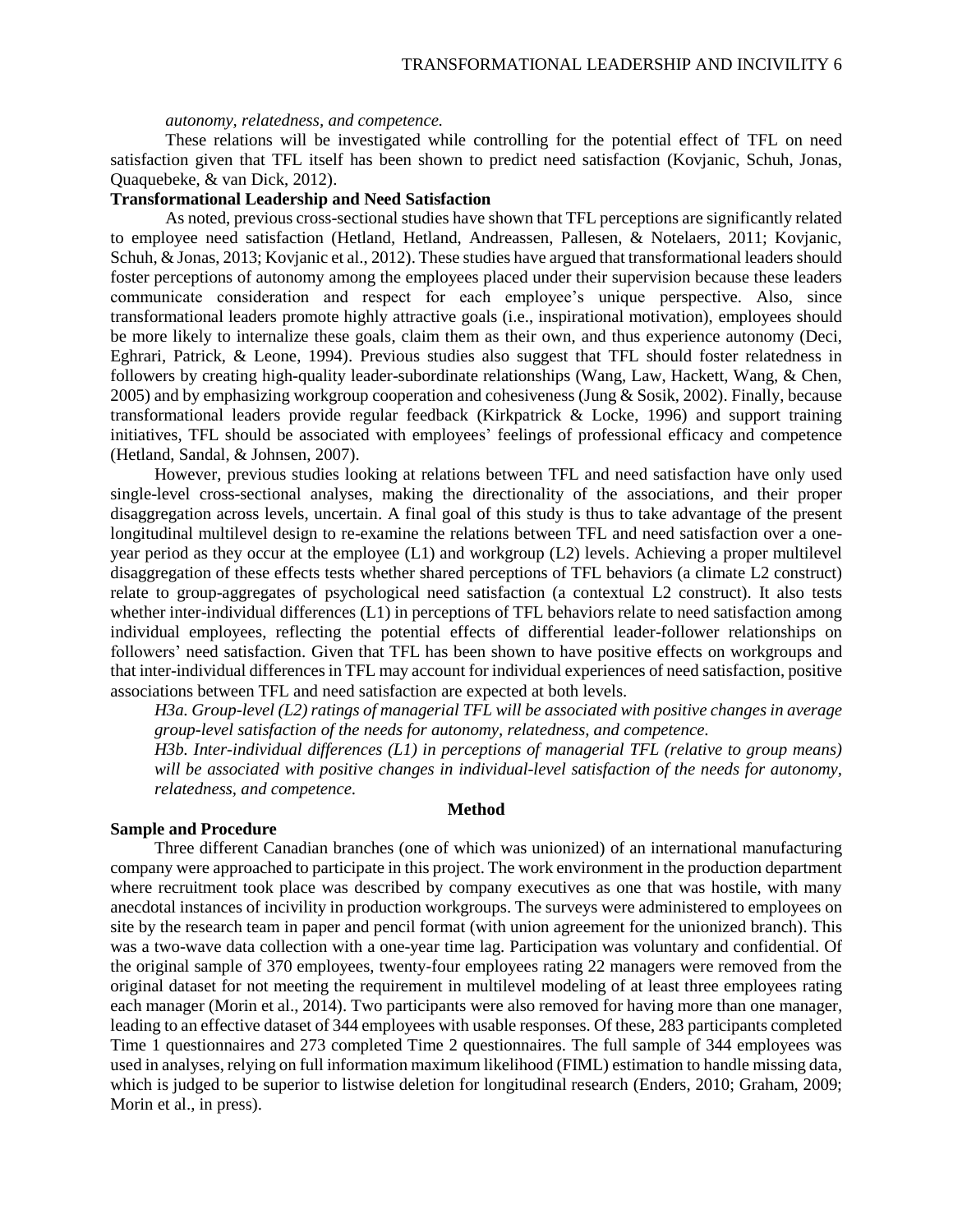In the sample, some employees  $(N = 69)$  changed manager from T1 to T2. To reflect this reality and given the limitations of current multilevel analyses, their data was split. One line of observation indicated that the employee was with manager A at T1, but that this dyad was "missing" at T2, while another line of observation indicated that the employee was with manager B at T2, but that this dyad was "missing" at T1. The final sample was thus 410 observations ( $N_{\text{emplovees}} = 344$ ) forming 42 clusters, representing workgroups working under one manager ( $M_{\text{cluster size}} = 9.76$ ,  $SD_{\text{cluster size}} = 7.70$ , range = 3 to 36). Participants had a mean age of 42.09 years old (*SD* = 10.11 years) and their highest completed degree of education was a high school diploma ( $N = 152$ ), a post-secondary/undergraduate college diploma ( $N = 137$ ), or a master's or doctoral degree  $(N = 11)$ . Participants from the plant located in the province of Quebec completed their questionnaires in French  $(N = 212; 75.7\%$  male), while participants from the other two plants completed their questionnaires in English  $(N = 132)$ ; no gender information collected in this subsample). **Measures**

**Transformational leadership**. At Time 1, followers completed the TFL subscales from the Multifactor Leadership Questionnaire (MLQ) Form 5x (Bass & Avolio, 1995), which included the following four-item subscales answered on a 1 (Not at all) to 5 (Frequently, if not always) scale: (1) attributed idealized influence; (2) behavioral idealized influence; (3) inspirational motivation; (4) intellectual stimulation; (5) individualized consideration; (6) contingent reward. The items followed a stem asking employees to rate their supervisor's behaviors in relation to the workgroup in general in order to capture employees' shared perceptions created by TFL supervisor behaviors (Kuenzi & Schminke, 2009). The MLQ was used with the authorization of Mind Garden and sample items can be obtained from this company. As mentioned in the introduction and following Avolio et al. (1999)'s specifications, these subscales were grouped to assess an overarching TFL construct (see the online supplements for details).

**Observations of incivility.** At both times, participants reported their observations of person- and work-related incivility enacted by members of their workgroup (e.g., supervisors, colleagues, etc.). The items in these subscales were selected from Courcy's (2002) workplace aggression scale, which was validated in a French-Canadian context and contains a very wide range of misbehavior at work in different subscales (Bedi, Courcy, Paquet, & Harvey, 2013; Courcy, Morin, & Madore, 2016; Courcy & Savoie, 2004). More specifically, we retained items from Courcy's (2002) "Interpersonal affront" subscale for person-related incivility (5 items; e.g., "Make sarcastic, mean or condescending remarks") and from the "Negation" (e.g., "Not answering someone's legitimate demands") and "Overload" (e.g., "Unnecessarily overload someone with work") subscales for work-related incivility (6 items). In this study, participants were asked to describe, in the last six (6) months, how frequently they witnessed the described behaviors in their workgroup using a 1 (Never) to 6 (Every day) scale.

**Psychological need satisfaction**. At both times, psychological need satisfaction was assessed using the Work-related Basic Need Satisfaction scale (Van den Broeck, Vansteenkiste, De Witte, Soenens, & Lens, 2010). This scale assessed satisfaction of the needs for autonomy (5 items), relatedness (6 items), and competence (4 items) on a 1 (Totally disagree) to 5 (Totally agree) scale.

## **Plan of analysis**

Because autoregressive multilevel models such as those estimated in this study are extremely complex, these models are sometimes associated with convergence problems when a fully latent approach is used. This was the case in this study and others (Kam, Morin, Meyer, & Topolnytsky, 2016; Morin, Meyer, Creusier, & Biétry, in press). To circumvent this limitation, we relied on factor scores for all constructs, saved from preliminary measurement models fully reported in the online supplements. The key advantage of factor scores, when compared to more traditional (mean or sum) scale scores is that, by giving more weight to items presenting lower levels of measurement errors, they provide a partial control for measurement errors, making them a stronger alternative than scale scores (Morin, Meyer, Creusier, et al., in press), particularly when using modern approaches to their estimation such as the regression approach implemented in Mplus (Skrondal & Laake, 2001). An added advantage of factor scores is that they can be saved from a model of longitudinal invariance (Millsap, 2011), ensuring comparability of the results over time points. This is the approach taken in the present study.

The main multilevel model was thus estimated using the factor scores saved from preliminary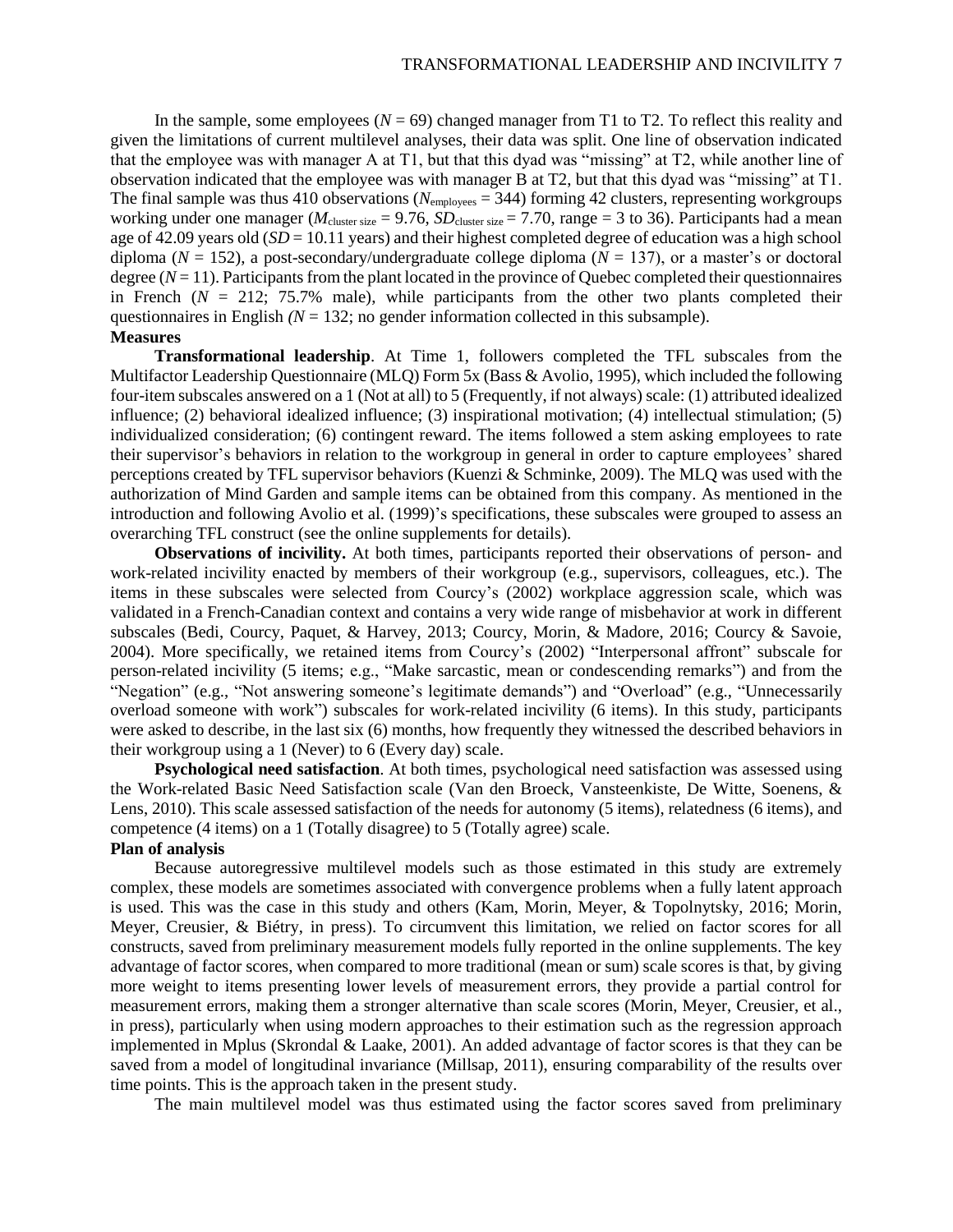measurement models with the robust Maximum Likelihood (MLR) estimator available in Mplus 7.2 (Muthén & Muthén, 2014). This model includes global TFL levels, person-related and work-related incivility, and satisfaction of the needs for autonomy, competence, and relatedness both at the individual (L1) and workgroup (L2) levels. Autoregressive paths, explicitly controlling for the stability of each construct over time, were modelled between repeated measures (e.g., all variables at T1 predicted the same variable at T2), and predictive paths from TFL to incivility and need satisfaction, as well as from incivility to need satisfaction were also estimated at both levels. Standardized coefficients, as well as effect size indicators comparable to Cohen's d (Cohen, 1988), were calculated from formulas provided by Marsh and colleagues for climate and contextual effects (Marsh et al., 2009, 2012; Morin et al., 2014), based on a group-mean centering of L1 ratings and using the multivariate delta method (Raykov & Marcoulides, 2004) implemented in Mplus via the MODEL CONSTRAINT function.

#### **Results**

Table 1 presents the latent variable correlations taken from the final retained measurement model described in the online supplements and used to save the factor scores for the main analyses, as well as composite reliabilities and intraclass correlation coefficients. Composite reliability coefficients, calculated from model-based omega coefficients (Morin et al., 2014), supported the reliability of the constructs. However, reliabilities for autonomy measures were lower than for other measures, reinforcing the need to rely on a method providing at least a partial control for measurement errors such as the one used in this study (i.e., factor scores). The intraclass correlation coefficients (ICC) represent the amount of variability present at the group level relative to the individual level, such that higher coefficients correspond to higher variability at the group level. It should ideally be at least around .1 but is seldom larger than .3 (Hedges & Hedberg, 2007; Lüdtke et al., 2008, 2011). Here, ICC varied from .143 to .391 (*M* = .221), stressing the need to examine relations occurring at both levels.

Examining latent correlations, stability coefficients first show that all constructs presented a high level of temporal stability (i.e., test-retest reliability) over a one-year period ( $r = .600$  to .773,  $M = .687$ ). Second, both cross-sectional and longitudinal correlations generally showed significant associations between TFL, incivility, and need satisfaction ( $|r| = .046$  to  $.745$ ,  $M = .326$  and  $|r| = .006$  to  $.680$ ,  $M = .287$ , for cross-sectional and longitudinal correlations, respectively). These associations showed that TFL at Time 1 was negatively related to witnessing incivility in the workplace at Time 2, and positively related to Time 2 measures of autonomy and relatedness, but not competence. Furthermore, witnessing incivility was generally associated with lower levels of need satisfaction when measured at the same time point, while longitudinal associations showed that Time 1 incivility was only associated with Time 2 autonomy. Although informative, a key limitation of these preliminary correlations is that they conflate the L1 and L2 components of these relations and they do not control for the longitudinal stability of each construct.

Table 2 presents unstandardized regression coefficients (*b*), standardized regression coefficients (*β*), and effect sizes indicators for all relations estimated in the main multilevel model. A first noteworthy observation is that employees' ratings of their personal exposure to incivility in the workplace and levels of need satisfaction are very stable over time (with standardized autoregressive coefficients ranging from *β* = .539 to .836) at the individual level (L1), which is fully in line with the previously discussed correlations. In contrast, average group-level (L2) exposure to incivility and need satisfaction appear to be far less stable, as illustrated by small and mainly non-significant autoregressive coefficients.

In terms of predictive relationships, group-level (L2) results showed that TFL negatively predicted witnessing both forms of incivility at Time 2 while controlling for initial levels of incivility exposure (*β* = - .072 and -.171 for person- and work-related incivility, respectively), thereby supporting H1. Contrary to our expectations, individual level (L1) results showed that inter-individual differences in TFL perceptions negatively predicted individual exposure to both forms of incivility at Time 2 ( $\beta$  = -.103 and -.244 for person- and work-related incivility, respectively), rather than an absence of effect. Furthermore, witnessing person-related incivility negatively predicted relatedness at L1 ( $\beta$  = -.067,  $p$  = .036), but not at L2. No such relation existed for work-related incivility either at L1 or at L2. Witnessing either form of incivility failed to predict changes in autonomy and competence, either at L1 or at L2. Taken together, these results provide only partial support to H2. Finally, although we expected individual- (L1) and group-level (L2) TFL to be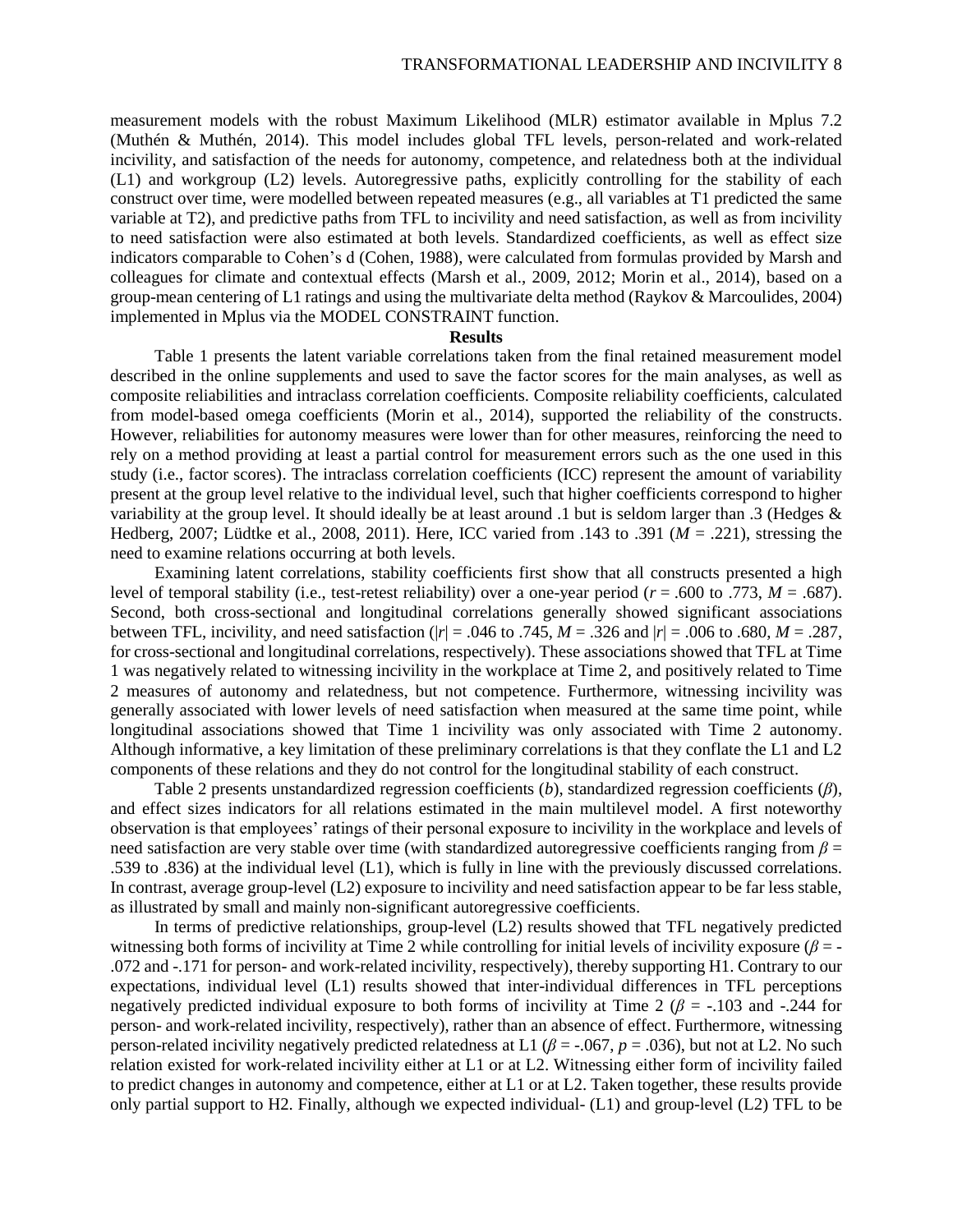associated with higher levels of need satisfaction, results did not show a significant relation between TFL and need satisfaction at either level. H3a and H3b were thus not supported<sup>1</sup>.

In terms of the associations between the variables of interest and demographic variables, results showed that age was generally associated with more experiences of TFL at time 1 ( $\beta$  = .238,  $p$  = .003) and autonomy at both measurement times (*β*s = .452 and .452, *p*s < .001), as well as with fewer instances of witnessing incivility at both measurement times (*β*s from -.464 to -.352, *p*s < .001). In addition, being a woman was associated with fewer instances of witnessing person-related incivility at both measurement times ( $β$ s = -.426 and -.453,  $ps < .001$ ) but had inconsistent, but negative, associations with witnessing workrelated incivility ( $\beta$  = -.327,  $p$  = .035, for T1;  $\beta$  = -.180,  $p$  = .125, for T2). More educated participants did not differ from their less educated counterparts with regards to this study's variables (*p*s ranging from .099 to .907).

#### **Discussion**

The goal of the present study was to explore the associations between managerial TFL and change in perceptions of incivility at work as well as their relative relations to change in the satisfaction of employees' basic needs for autonomy, relatedness, and competence. More specifically, we aimed to (1) achieve a proper disaggregation of these relations as they occur at the individual and the workgroup level relying on a multilevel approach to the analyses, (2) test for the directionality of these longitudinal associations, and (3) detail the experience of witnesses of workplace incivility. Results first showed that workgroups where managers were perceived as transformational leaders showed decreasing levels of person- and work-related incivility over a one-year period. With this result, our study provides support for the idea that engaging in TFL behaviors may be a successful way for managers to reduce, over time, the level of incivility occurring in their workgroup. Whereas previous research found that some types of leadership behaviors predicted reduced levels of deviance at the group level (some even using subscales of the same instrument as the one used in this study, the MLQ; Brown & Treviño, 2006), the current study is, to our knowledge, the first to show this multilevel association using all the components of TFL covered by the MLQ. This is due to the use of modern data analytic strategies allowing for a proper statistical capture of complex multidimensional constructs in scales that perform poorly in traditional CFA (Howard, Gagné, Morin, & Forest, 2016; Morin, Marsh, & Nagengast, 2013).

Beyond group-level effects, individual employees perceiving their supervisors as displaying higher levels of TFL relative to the group average also tended to witness decreasing levels of incivility over time in their workgroups. If it is the case that transformational leaders nurture employees' trust and group cohesiveness (Pillai & Williams, 2004; Podsakoff, MacKenzie, Moorman, & Fetter, 1990), individual-level results may suggest that employees who perceive higher levels of TFL behaviors might develop a higher threshold for considering their colleagues' behaviors as uncivil or rude, presumably because they trust that their colleagues would not engage in such acts of deviance purposefully. Lower sensitivity to incivility could also increase group harmony in times of stress by reducing the effects of more benign instances of incivility. In contrast, when employees perceive leaders to adopt less than optimal managerial styles, they could develop higher sensitivity to negative behaviors from their leader, which would enable them to react more quickly and effectively to shield themselves from these behaviors. This higher sensitivity could in turn generalize to various forms of negative behaviors in the workplace, thereby increasing employee's sensitivity to incivility among colleagues. It is also possible however that some individuals are simply more likely to perceive others' behaviors in a more negative light (less TFL and more incivility), which could account for the negative L1 association between these variables. More research is needed to understand the function and importance of this finding in work contexts. In sum, in line with cross-sectional results obtained in previous studies (Lee & Jensen, 2014), a negative relation was observed between TFL and workplace incivility at L2 and L1.

The present study also showed that witnessing acts of person-related incivility predicts a longitudinal

l

<sup>&</sup>lt;sup>1</sup> Based on a reviewer's suggestion, we also verified whether the observed relations generalized across subsamples of unionized and non-unionized workers. Despite slight differences in significance levels, the results generally replicated across these two subpopulations.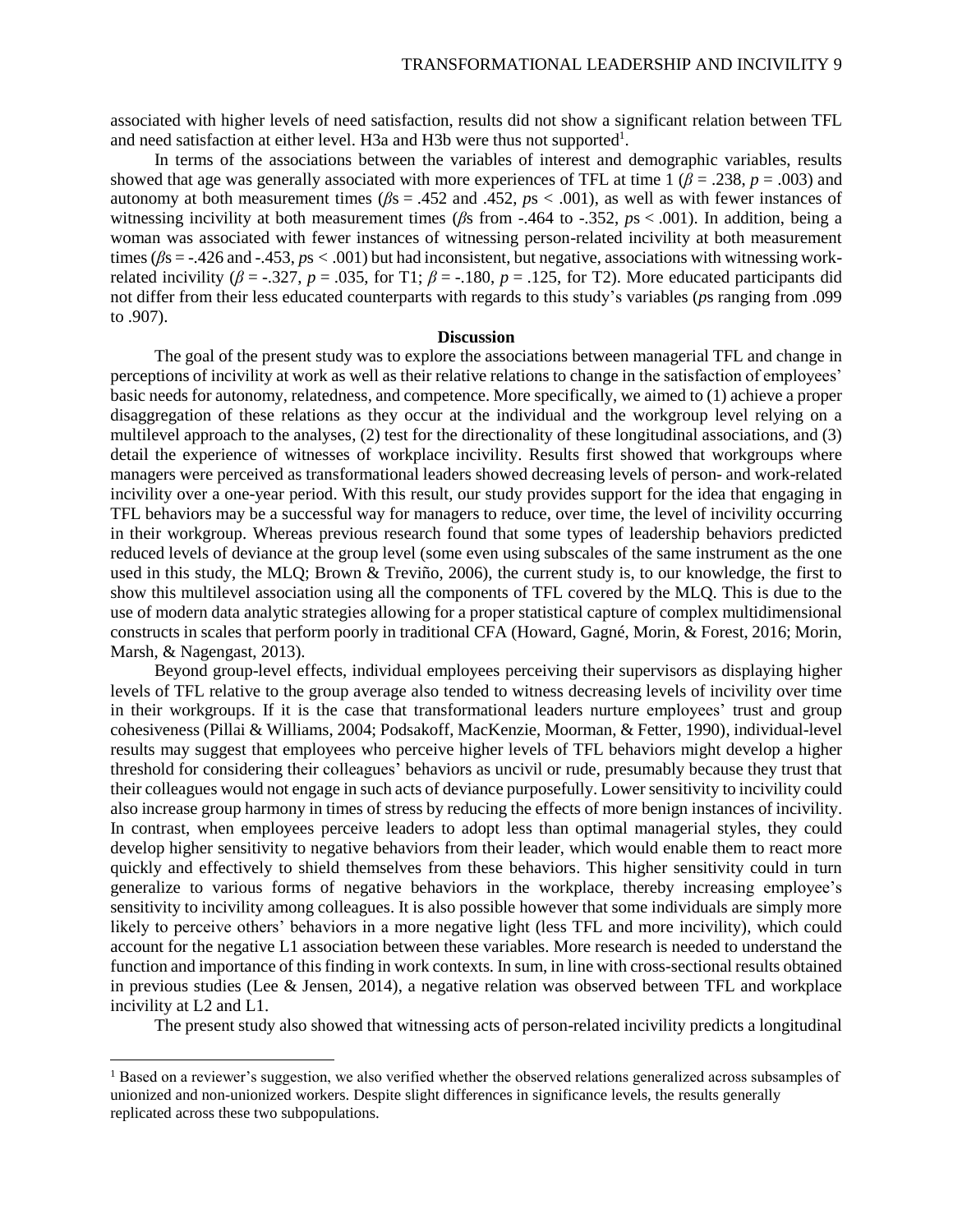decrease in the satisfaction of employees' need for relatedness. This suggests that exposure to insults and affronts conveys the idea that meaningful and supportive relationships are harder to develop in one's workgroup. Despite incivility being arguably among the least harmful forms of workplace deviance, and even though witnessing incivility is likely to have a more limited impact on one's well-being when compared to being the victim of incivility or of more extreme forms of deviance, our results show that employees still suffer from such exposure. While previous research showed that being a victim of incivility had negative consequences (Lim et al., 2008), the present results add to the broader literature on deviance at work in showing that merely witnessing incivility can reduce relatedness need satisfaction.

One should note however that no relation was found between witnessing incivility and changes in satisfaction of the needs for autonomy and competence. Although we anticipated that exposure to personand work-related acts of incivility directed at colleagues may potentially limit employees' sense of volition and reduce employees' desire or opportunity to demonstrate high levels of competencies at work, the current results suggest that this is not the case. A possible explanation for the absence of association between incivility and competence may come from the fact that employee's feelings of competence are known to be mostly predicted by their own levels of successful accomplishments at work (e.g., work performance; Van den Broeck et al., 2010), which are themselves less likely to be affected by exposure to incivility directed at others who may not perform in the same way. Similarly, employees who observe acts of incivility may attribute them to a wide variety of causes completely unrelated to work performance (e.g., personality, conflict, union pressure and organizational politics) which would have no influence on their sense of competence.

Still at the individual employee level, our results also yielded different associations between witnessing different forms of incivility and need satisfaction. While being a bystander to person-related incivility predicted reduced satisfaction of the need for relatedness, this relation was not observed for workrelated incivility. It is possible that bystanders of work-related incivility do not always attribute this form of incivility to negative intentions; ignoring a colleague's legitimate demands or overloading someone may sometimes be caused by the perpetrator's own work overload or stress. Work-related incivility may then at times be taken less seriously, which would in turn reduce its long-term association with need satisfaction. In contrast, being a bystander to person-related incivility should be interpreted as more threatening to potential relationships that one can form with other colleagues. Finally, while the relation between personrelated incivility and employees' relatedness need satisfaction was observed at the individual level, no relation between exposure to incivility and need satisfaction was observed at the workgroup-level. This result suggests that employees may need to be aware that incivility is occurring in their workgroup for this incivility to affect the degree to which they feel that their psychological needs are met at work. As previously mentioned, group averages reflect instances of incivility that have not necessarily been witnessed by all employees.

Relations between witnessing workplace person-related incivility and need satisfaction were examined while controlling for potential effects of TFL. However, contrary to expectations, relations between TFL and changes in employees' individual or workgroup levels of psychological need satisfaction were not significant. Previous studies (Hetland et al., 2011; Kovjanic et al., 2013, 2012) had documented a positive link between TFL and need satisfaction using single-level analyses. In the present study, TFL also predicted the satisfaction of employees' need for autonomy and relatedness when zero-order single-level correlations were estimated. However, when the longitudinal stability of employees' psychological need satisfaction as well as initial levels of workplace incivility were controlled and multilevel effects were disaggregated, there was no evidence that TFL predicted changes in need satisfaction, either at the workgroup (L2) or individual (L1) level. Thus, workgroups did not collectively report an increase in levels of need satisfaction as a function of supervisors' TFL, nor did employees perceiving more or less TFL relative to their group mean display any change over time in their personal levels of need satisfaction. While reinforcing the need to rely on proper multilevel longitudinal methodologies in organizational research, these results call for additional research on the generally accepted assertion that transformational leadership maximises need satisfaction among employees (Hetland et al., 2011), and that the benefits of TFL on other outcomes are mediated in part by the effects of TFL on need satisfaction (Kovjanic et al., 2012). Still, the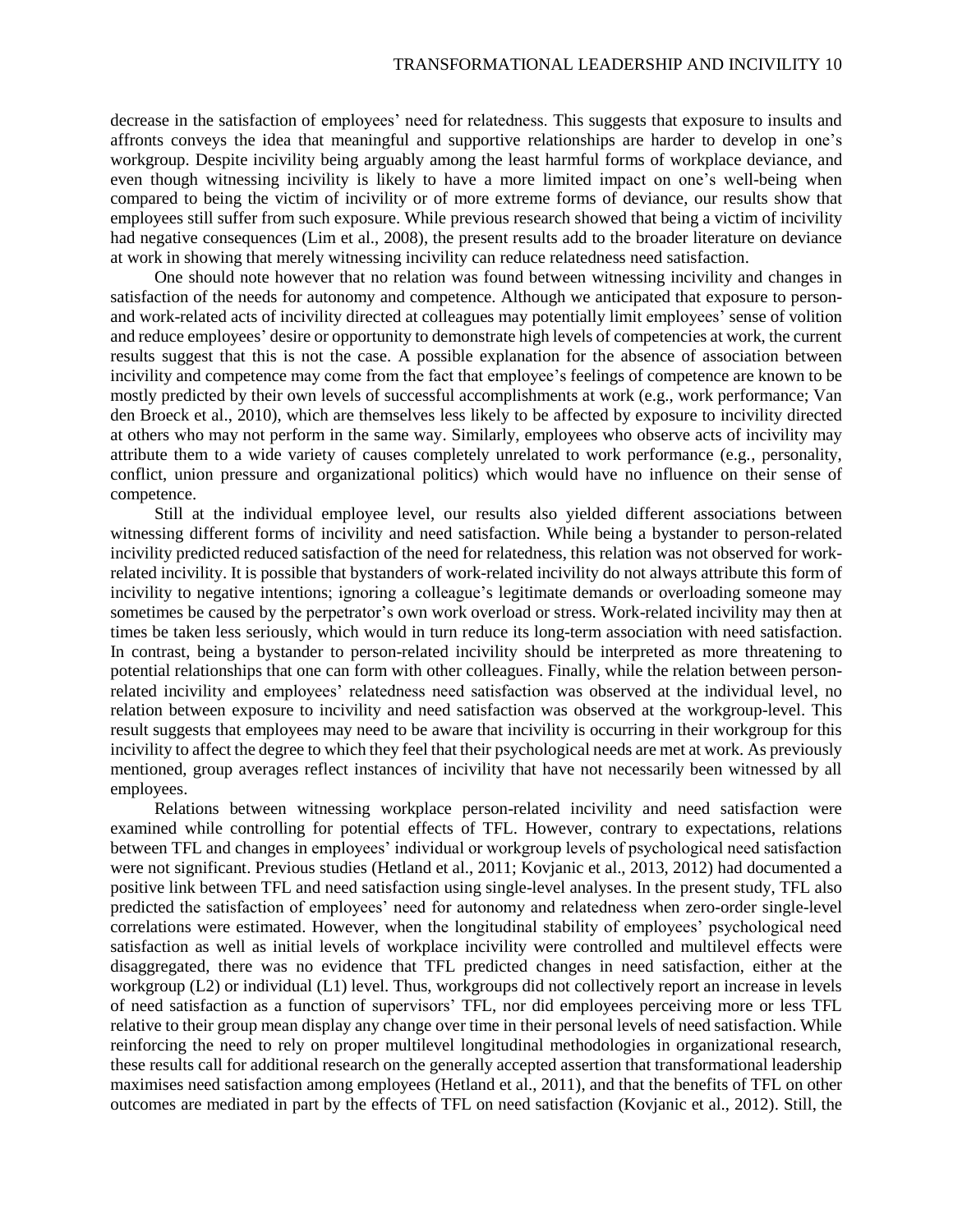current results revealed significant cross-sectional relations between TFL and need satisfaction, which suggest that associations between TFL and need satisfaction may be more complex than expected. For example, it is possible that TFL has a positive effect on need satisfaction but that this effect mainly occurs when new employees enter a workgroup. Once relationship patterns between employees and the manager are well established, these effects may stabilize such that TFL may not predict additional change in need satisfaction over time. The present study relied on a relatively long time frame (one year) and included employees from a wide range of tenure levels. It is thus possible that effects of TFL on need satisfaction had already occurred at the time of the study. Future research focusing on new employees and using short and longer time frames could shed light on the exact association between TFL and need satisfaction. TFL and need satisfaction could also be related because they may share common determinants. Given that such determinants would likely be situated within the work environment, future research relying on similar multilevel methods would be needed to properly investigate potential L2 and L1 correlates of both leadership behaviors and employees' need satisfaction.

Finally, results showed that younger and male employees witnessed more instances of incivility at both measurement times compared to older and female employees. However, it is important to keep in mind that no gender information was collected in two of the three branches, thus limiting the extent to which the conclusions can be expected to generalize to the other branches. It is not clear whether the aforementioned associations are representative of systematic differences in experiences or, rather, differences in perceptions. To understand how diversity in employees' age, gender, ethnicity and other characteristics shapes their experiences and interactions in different work settings, future studies should include measures of potential psychological mechanisms that could explain the differences observed in the experience of various groups of employees.

### **Limitations and Future Research**

Our results somewhat differed from what could be expected based on previous research. However, comparisons with previous studies may prove difficult because these studies have not always: (a) properly disaggregated effects occurring at the group, versus individual, level; (b) predicted changes over time in incivility and need satisfaction; (c) considered the implications of incivility or deviance for witnesses; and (d) examined the relative impact of different forms of incivility. By addressing these gaps in previous research evidence, the current study thus provides a new, and possibly more robust, perspective on the relations among TFL, need satisfaction and witnessing incivility at work. However, the present study still presents some noteworthy limitations to which we now turn our attention.

First, because TFL was only assessed at T1, it is not possible to examine whether greater occurrence of incivility in the workgroup may affect supervisors' ability to engage in TFL. It is indeed likely that TFL behaviors are easier to practice in workgroups characterized by low levels of incivility, and that a greater focus on transactional leadership behaviors (centered on performance management and close monitoring) might occur when managers deal with more deviant workgroups. On the other hand, managers may also feel a stronger need to engage in TFL in highly deviant workgroups as a way to smooth over interpersonal tensions and bring members together through the development of a shared and stimulating vision of the future. Indeed, some research suggests that TFL is particularly needed in times of crisis, and occurrence of incivility in a workgroup could be considered as a type of crisis (Bass & Riggio, 2006).

Second, even if TFL had been measured at Time 2, the present design could not establish causal inferences regarding the effect of TFL on workplace incivility, or the effects of incivility on need satisfaction. In order to properly test causation, future research could attempt to manipulate levels of TFL (e.g., by training a group of leaders and not training a control group) to test whether it would impact the magnitude of workplace incivility in their work groups. Although ethical issues must be considered before manipulating levels of incivility, it would also be possible to indirectly expose participants to various levels of person- and work-related incivility in laboratory experiments to evaluate how they behave following exposure. Experimental testing of the efficacy of incivility prevention programs could finally provide a very rich opportunity to test possible causal relations between incivility and outcome variables.

Third, only two time points were included in this study and therefore mediation could not be properly investigated. Although no direct association between TFL and change in need satisfaction was observed, an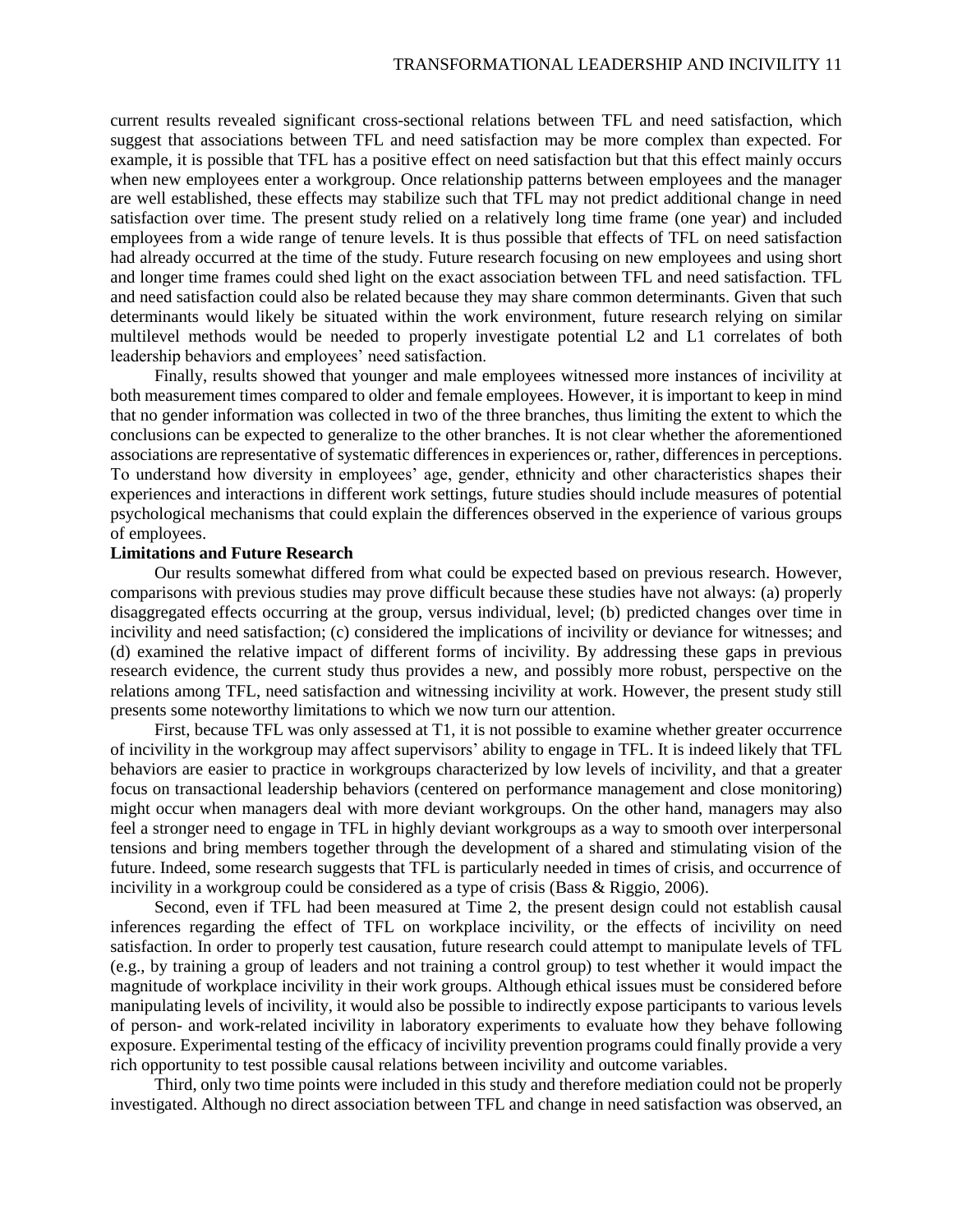indirect association between TFL and need satisfaction could still be observed through reduced incivility or other mediators. It may be that by reducing incivility in a workgroup, TFL promotes a safer work environment that, over time, foster employees' need satisfaction. Future research should investigate whether TFL impacts the workplace through its effect on incivility or deviance.

Fourth, while our results detail associations between TFL and workplace incivility, it would be informative to understand whether these relations also hold for other forms of leadership. For example, a previous study showed that toxic leadership was associated with higher levels of incivility and lower levels of satisfaction and commitment (Gallus, Walsh, Marinus, Gouge, & Antolic, 2013). Future research looking at other forms of leadership (e.g., laisser-faire, authentic, transactional) while using rigorous longitudinal multilevel designs would help achieve a broader picture of the relations between leadership style and workplace misbehavior.

Fifth, witnessing incivility was assessed without distinguishing the nature of the perpetrator (e.g., supervisors, colleagues). While this did not allow for a detailed investigation of the possibly distinct consequences associated with witnessing uncivil acts coming from individuals occupying distinct roles within the organizational hierarchy, our results can still be assumed to provide an initially complete picture of the global effects of exposure to incivility in the workplace. Still, it would be interesting for future research to take this possibly important distinction into account.

Finally, part of this data collection took place in a particular context. Specifically, the blue-collar workers of the largest branch of the participating organization were unionized under one of the largest Canadian unions valued at over \$10 Billion. Allegations regarding possible ties to organized crime had also been voiced and union representatives at this location were known to intimidate union members into engaging in counterproductive work behaviors and to encourage group intimidation of management. As a result, managers could have had little power to discipline employees. This particular context in about half of our sample (the two other branches were not unionized) brings interesting insight to this research. When uncivil behavior is pervasive and when unions back people at the source of the problem, to a certain degree, TFL may be one of the few resorts for reducing workplace incivility. Future research in diverse workplace settings will help us better understand how to act upon workplace deviance.

## **Conclusion**

The present results suggest that reduced levels of person-related and work-related incivility in the workplace are among the positive effects of TFL. Given that TFL has been shown to be particularly beneficial in times of crisis because of its capacity to "repair" bonds between employees, managers, and the organization (Bass & Riggio, 2006), our results suggest that training managers to engage in TFL could prevent or curtail incivility in the workplace. The present study also highlights the need for workplace incivility prevention strategies by demonstrating the risks posed by incivility even to simple bystanders.

# **References**

- Andersson, L. M., & Pearson, C. M. (1999). Tit for Tat? The Spiraling Effect of Incivility in the Workplace. *Academy of Management Review*, *24*, 452–471.
- Antonakis, J., Avolio, B. J., & Sivasubramaniam, N. (2003). Context and leadership: an examination of the nine-factor full-range leadership theory using the Multifactor Leadership Questionnaire. *The Leadership Quarterly*, *14*, 261–295.
- Aquino, K., & Thau, S. (2009). Workplace victimization: Aggression from the target's perspective. *Annual Review of Psychology*, *60*, 717–741.
- Astrauskaite, M., Notelaers, G., Medisauskaite, A., & Kern, R. M. (2015). Workplace harassment: Deterring role of transformational leadership and core job characteristics. *Scandinavian Journal of Management*, *31*, 121–135.
- Avolio, B. J., Bass, B. M., & Jung, D. I. (1999). Re-examining the components of transformational and transactional leadership using the Multifactor Leadership. *Journal of Occupational and Organizational Psychology*, *72*, 441–462.
- Avolio, B. J., & Yammarino, F. J. (2013). *Transformational and charismatic leadership: The road ahead*. Bingley, UK: Emerald Group Publishing Limited.
- Bass, B. M., & Avolio, B. J. (1994). *Improving organizational effectiveness through transformational*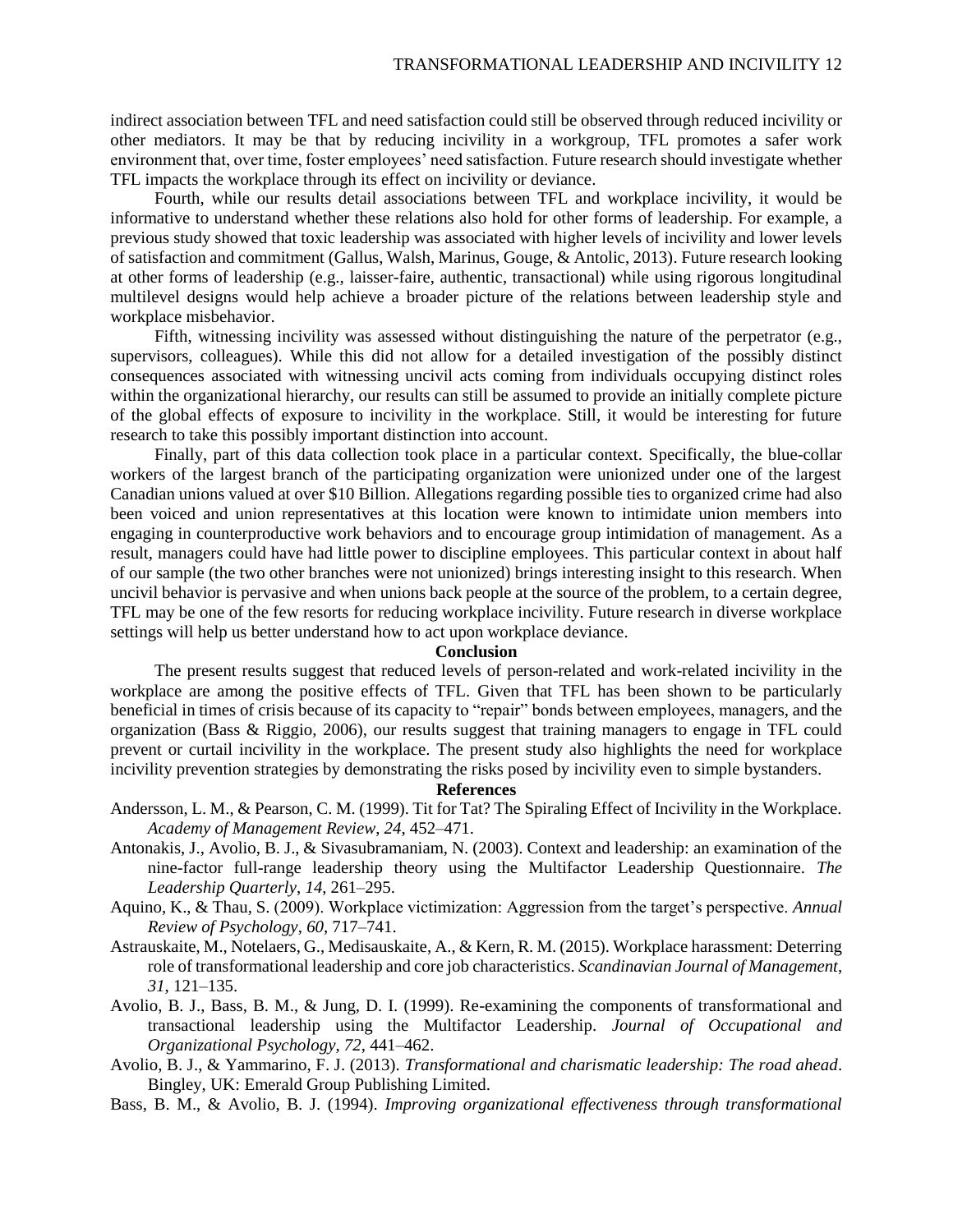*Leadership*. Thousand Oaks, CA: Sage.

- Bass, B. M., & Avolio, B. J. (1995). *MLQ multifactor leadership questionnaire*. Redwood City, CA: Mind Garden.
- Bass, B. M., & Riggio, R. E. (2006). *Transformational leadership*. Mahwah, NJ: Erlbaum.
- Bedi, A., Courcy, F., Paquet, M., & Harvey, S. (2013). Interpersonal aggression and burnout: The mediating role of psychological climate. *Stress and Health*, *29*, 350–359.
- Bennett, R. J., & Robinson, S. L. (2003). The past, present, and future of workplace deviance research. In *Organizational behavior: The state of the science* (2nd ed., pp. 247–281). Mahwah, NJ: Lawrence Erlbaum Associates Publishers.
- Bentley, T. A., Catley, B., Cooper-Thomas, H., Gardner, D., O'Driscoll, M. P., Dale, A., & Trenberth, L. (2012). Perceptions of workplace bullying in the New Zealand travel industry: Prevalence and management strategies. *Tourism Management*, *33*, 351–360.
- Brown, M. E., & Treviño, L. K. (2006). Socialized charismatic leadership, values congruence, and deviance in work groups. *Journal of Applied Psychology*, *91*, 954–962.
- Cemaloglu, N. (2011). Primary principals' leadership styles, school organizational health and workplace bullying. *Journal of Educational Administration*, *49*, 495–512.
- Cohen, J. (1988). Statistical power analysis for the behavioral sciences. Hillsdale, New Jersey: Erlbaum.
- Cortina, L. M., Magley, V. J., Williams, J. H., & Langhout, R. D. (2001). Incivility in the workplace: Incidence and impact. *Journal of Occupational Health Psychology*, *6*, 64–80.
- Courcy, F. (2002). *Mesure et prédiction des comportements d'agression en milieu de travail [Measure and prediction of aggressive behavior at work]*. *Psychology*. (Unpublished doctoral dissertation). Université de Montréal, Montreal, Canada.
- Courcy, F., Morin, A. J. S., & Madore, I. (2016). The effects of exposure to psychological violence in the workplace on commitment and turnover intentions: The moderating role of social support and role stressors. *Journal of Interpersonal Violence*.
- Courcy, F., & Savoie, A. (2004). Le rôle du climat de travail dans la prédiction différenciée des agressions en milieu de travail. *Psychologie Du Travail et Des Organisations*, *10*, 45–60.
- Dagenais-Desmarais, V., & Courcy, F. (2014). Understanding workplace violence: The contribution of Self-Determination Theory. In M. Gagné (Ed.), *The Oxford Handbook of Work Engagement, Motivation, and Self-Determination Theory* (p. 295). Oxford University Press.
- Deci, E. L., Eghrari, H., Patrick, B. C., & Leone, D. R. (1994). Facilitating internalization: The Self-Determination Theory perspective. *Journal of Personality*, *62*, 119–142.
- DeGroot, T., Kiker, D. S., & Cross, T. C. (2000). A meta-analysis to review organizational outcomes related to charismatic leadership. *Canadian Journal of Administrative Sciences / Revue Canadienne Des Sciences de l'Administration*, *17*, 356–372.
- Dupré, K. E., Dawe, K.-A., & Barling, J. (2014). Harm to those who serve: Effects of direct and vicarious customer-initiated workplace aggression. *Journal of Interpersonal Violence*, *29*, 2355–2377.
- Einarsen, S. (1999). The nature and causes of bullying at work. *International Journal of Manpower*, *20*, 16– 27.
- Enders, C. K. (2010). *Applied missing data analysis*. Guilford Publications.
- Gagné, M., & Deci, E. L. (2005). Self-determination theory and work motivation. *Journal of Organizational Behavior*, *26*, 331–362.
- Gallus, J. A., Walsh, B. M., Marinus, V. D., Gouge, M. C., & Antolic, E. (2013). Intolerable cruelty: A multilevel examination of the impact of toxic leadership on U.S. military units and service members. *Military Psychology*, *25*, 588–601.
- Graham, J. W. (2009). Missing data analysis: Making it work in the real world. *Annual Review of Psychology*, *60*, 549–576.
- Hedges, L. V, & Hedberg, E. C. (2007). Intraclass correlation values for planning group-randomized trials in education. *Educational Evaluation and Policy Analysis*, *29*, 60–87.
- Hershcovis, S. M., & Barling, J. (2010). Towards a multi-foci approach to workplace aggression: A metaanalytic review of outcomes from different perpetrators. *Journal of Organizational Behavior*, *31*, 24–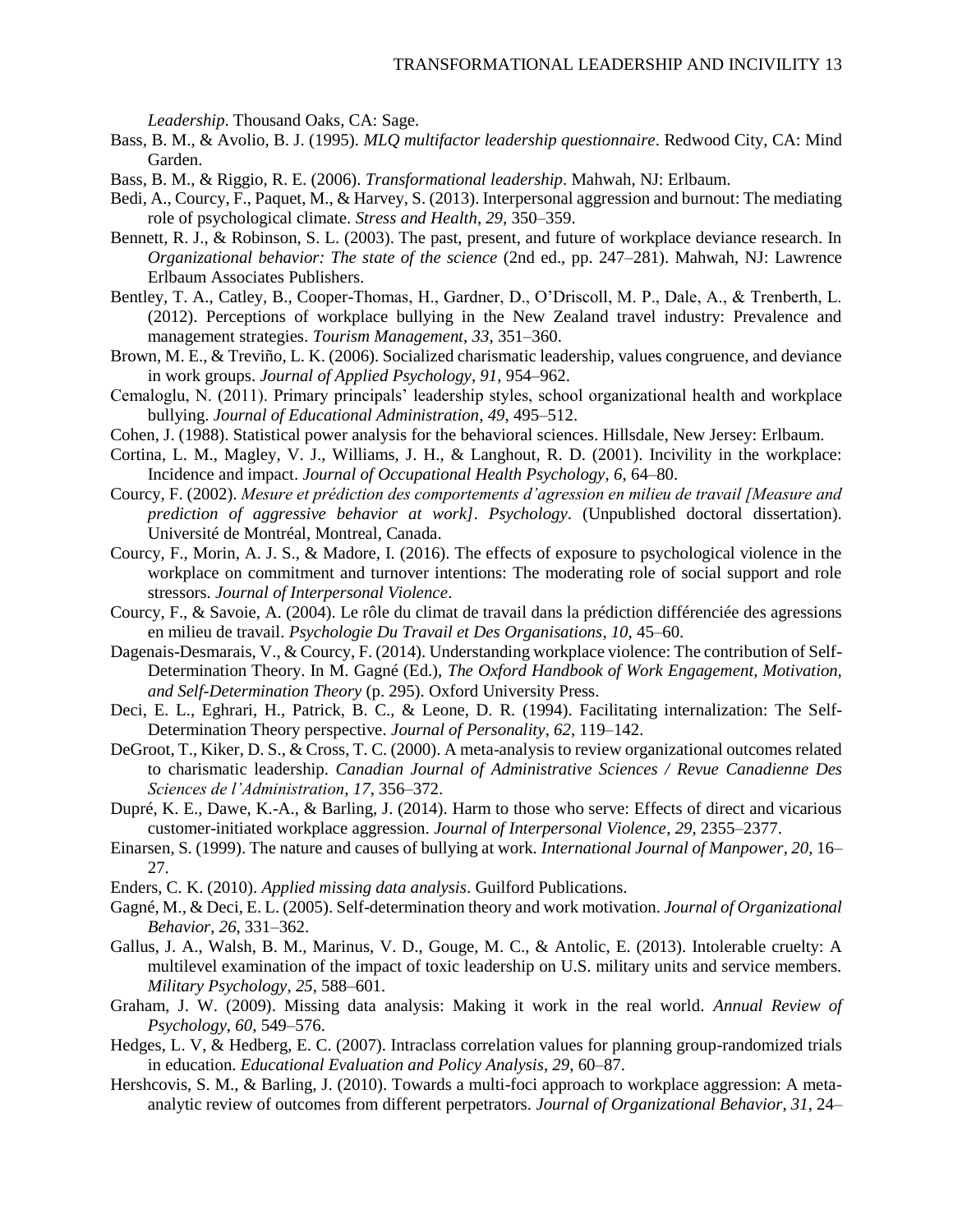44.

- Hetland, H., Hetland, J., Andreassen, C. S., Pallesen, S., & Notelaers, G. (2011). Leadership and fulfillment of the three basic psychological needs at work. *Career Development International*, *16*, 507–523.
- Hetland, H., Sandal, G. M., & Johnsen, T. B. (2007). Burnout in the information technology sector: Does leadership matter? *European Journal of Work and Organizational Psychology*, *16*, 58–75.
- Howard, J. L., Gagné, M., Morin, A. J. S., & Forest, J. (2016). Using bifactor exploratory structural equation modeling to test for a continuum structure of motivation. *Journal of Management*. doi:10.1177/0149206316645653
- Judge, T. a, & Piccolo, R. F. (2004). Transformational and transactional leadership: a meta-analytic test of their relative validity. *The Journal of Applied Psychology*, *89*, 755–68.
- Jung, D. I., & Sosik, J. J. (2002). Transformational leadership in work groups: The role of empowerment, cohesiveness, and collective-efficacy on perceived group performance. *Small Group Research*, *33*, 313–336.
- Kam, C., Morin, A. J. S., Meyer, J. P., & Topolnytsky, L. (2016). Are commitment profiles stable and predictable? A latent transition analysis. *Journal of Management*, *42*, 1462–1490.
- Kirkpatrick, S. A., & Locke, E. A. (1996). Direct and indirect effects of three core charismatic leadership components on performance and attitudes. *Journal of Applied Psychology*, *81*, 36–51.
- Kovjanic, S., Schuh, S. C., & Jonas, K. (2013). Transformational leadership and performance: An experimental investigation of the mediating effects of basic needs satisfaction and work engagement. *Journal of Occupational and Organizational Psychology*, *86*, 543–555.
- Kovjanic, S., Schuh, S. C., Jonas, K., Quaquebeke, N. Van, & van Dick, R. (2012). How do transformational leaders foster positive employee outcomes? A self-determination-based analysis of employees' needs as mediating links. *Journal of Organizational Behavior*, *33*, 1031–1052.
- Lee, J., & Jensen, J. M. (2014). The effects of active constructive and passive corrective leadership on workplace incivility and the mediating role of fairness perceptions. *Group & Organization Management*, *39*, 416–443.
- Lewis, P. S., & Malecha, A. (2011). The impact of workplace incivility on the work environment, manager skill, and productivity. *The Journal of Nursing Administration*, *41*, 41–47.
- Lim, S., Cortina, L. M., & Magley, V. J. (2008). Personal and workgroup incivility: Impact on work and health outcomes. *Journal of Applied Psychology*, *93*, 95–107.
- Lowe, K. B., Kroeck, K. G., & Sivasubramaniam, N. (1996). Effectiveness correlates of transformational and transactional leadership: A meta-analytic review of the mlq literature. *The Leadership Quarterly*, *7*, 385–425.
- Lüdtke, O., Marsh, H. W., Robitzsch, A., Trautwein, U., Asparouhov, T., & Muthén, B. O. (2008). The multilevel latent covariate model: A new, more reliable approach to group-level effects in contextual studies. *Psychological Methods*, *13*, 203–229.
- Lüdtke, O., Marsh, H. W., Robitzsch, A., Trautwein, U., Asparouhov, T., & Muthén, B. O. (2011). A  $2 \times 2$ taxonomy of multilevel latent contextual models: Accuracy–bias trade-offs in full and partial error correction models, *16*, 444–467.
- Marsh, H. W., Lüdtke, O., Nagengast, B., Trautwein, U., Morin, A. J. S., Abduljabbar, A. S., & Köller, O. (2012). Classroom climate and contextual effects: Conceptual and methodological issues in the evaluation of group-level effects. *Educational Psychologist*, *47*, 106–124.
- Marsh, H. W., Lüdtke, O., Robitzsch, A., Trautwein, U., Asparouhov, T., Muthén, B., & Nagengast, B. (2009). Doubly-latent models of school contextual effects: Integrating multilevel and structural equation approaches to control measurement and sampling error. *Multivariate Behavioral Research*, *44*, 764–802.
- Mayer, D. M., Kuenzi, M., Greenbaum, R., Bardes, M., & Salvador, R. (2009). How low does ethical leadership flow? Test of a trickle-down model. *Organizational Behavior and Human Decision Processes*, *108*, 1–13.

Millsap, R. E. (2011). *Statistical approaches to measurement invariance*. New York: Taylor & Francis.

Miner, K. N., & Eischeid, A. (2012). Observing incivility toward coworkers and negative emotions: Do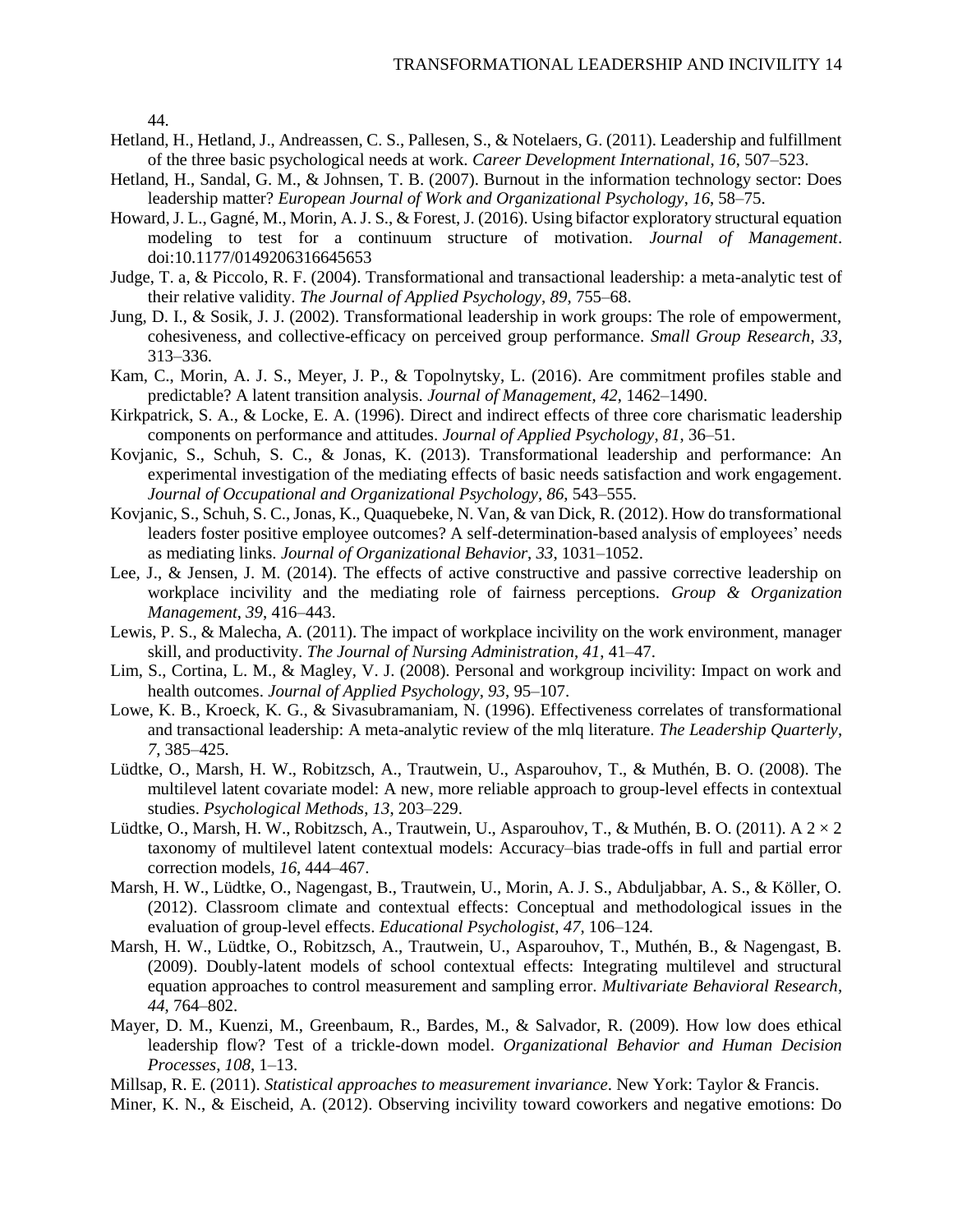gender of the target and observer matter? *Sex Roles*, *66*, 492–505.

- Miner, K. N., Settles, I. H., Pratt-Hyatt, J. S., & Brady, C. C. (2012). Experiencing Incivility in Organizations: The Buffering Effects of Emotional and Organizational Support1. *Journal of Applied Social Psychology*, *42*, 340–372.
- Morin, A. J. S., Marsh, H. W., & Nagengast, B. (2013). Exploratory structural equation modeling. In G. R. Hancock & R. O. Mueller (Eds.), *Structural equation modeling: A second course* (2nd ed., pp. 395– 436). Charlotte, NC: Information Age Publishing, Inc.
- Morin, A. J. S., Marsh, H. W., Nagengast, B., & Scalas, L. F. (2014). Doubly latent multilevel analyses of classroom climate: An illustration. *The Journal of Experimental Education*, *82*, 143–167.
- Morin, A. J. S., Meyer, J. P., Bélanger, É., Boudrias, J.-S., Gagné, M., & Parker, P. D. (2016). Longitudinal associations between employees' perceptions of the quality of the change management process, affective commitment to change and psychological empowerment. *Human Relations*, *69*, 839–867.
- Morin, A. J. S., Meyer, J. P., Creusier, J., & Biétry, F. (2016). Multiple-group analysis of similarity in latent profile solutions. *Organizational Research Methods*, *19*, 231–254.
- Muthén, L., & Muthén, B. O. (2014). *Mplus user's guide, V.7.2*. Los Angeles: Muthén & Muthén.
- Nielsen, M. B. (2013). Bullying in work groups: The impact of leadership. *Scandinavian Journal of Psychology*, *54*, 127–136.
- Pillai, R., & Williams, E. a. (2004). Transformational leadership, self-efficacy, group cohesiveness, commitment, and performance. *Journal of Organizational Change Management*, *17*, 144–159.
- Podsakoff, P. M., MacKenzie, S. B., Moorman, R. H., & Fetter, R. (1990). Transformational leader behaviors and their effects on followers' trust in leader, satisfaction, and organizational citizenship behaviors. *The Leadership Quarterly*, *1*, 107–142.
- Raykov, T., & Marcoulides, G. A. (2004). Using the delta method for approximate interval estimation of parameter functions in SEM. *Structural Equation Modeling*, *11*, 621–637.
- Ryan, R. M., & Deci, E. L. (2000). Self-determination theory and the facilitation of intrinsic motivation, social development, and well-being. *American Psychologist*, *55*, 68–78.
- Skrondal, A., & Laake, P. (2001). Regression among factor scores. *Psychometrika*, *66*, 563–575.
- Sliter, M., Sliter, K., & Jex, S. (2012). The employee as a punching bag: The effect of multiple sources of incivility on employee withdrawal behavior and sales performance. *Journal of Organizational Behavior*, *33*, 121–139.
- Trépanier, S.-G., Fernet, C., & Austin, S. (2013). Workplace bullying and psychological health at work: The mediating role of satisfaction of needs for autonomy, competence and relatedness. *Work & Stress*, *27*, 123–140.
- Van den Broeck, A., Vansteenkiste, M., De Witte, H., Soenens, B., & Lens, W. (2010). Capturing autonomy, competence, and relatedness at work: Construction and initial validation of the Work-related Basic Need Satisfaction scale. *Journal of Occupational and Organizational Psychology*, *83*, 981–1002.
- Wang, H., Law, K. S., Hackett, R. D., Wang, D., & Chen, Z. X. (2005). Leader-member exchange as a mediator of the relationship between transformational leadership and followers' performance and organizational citizenship behavior. *Academy of Management Journal*, *48*, 420–432.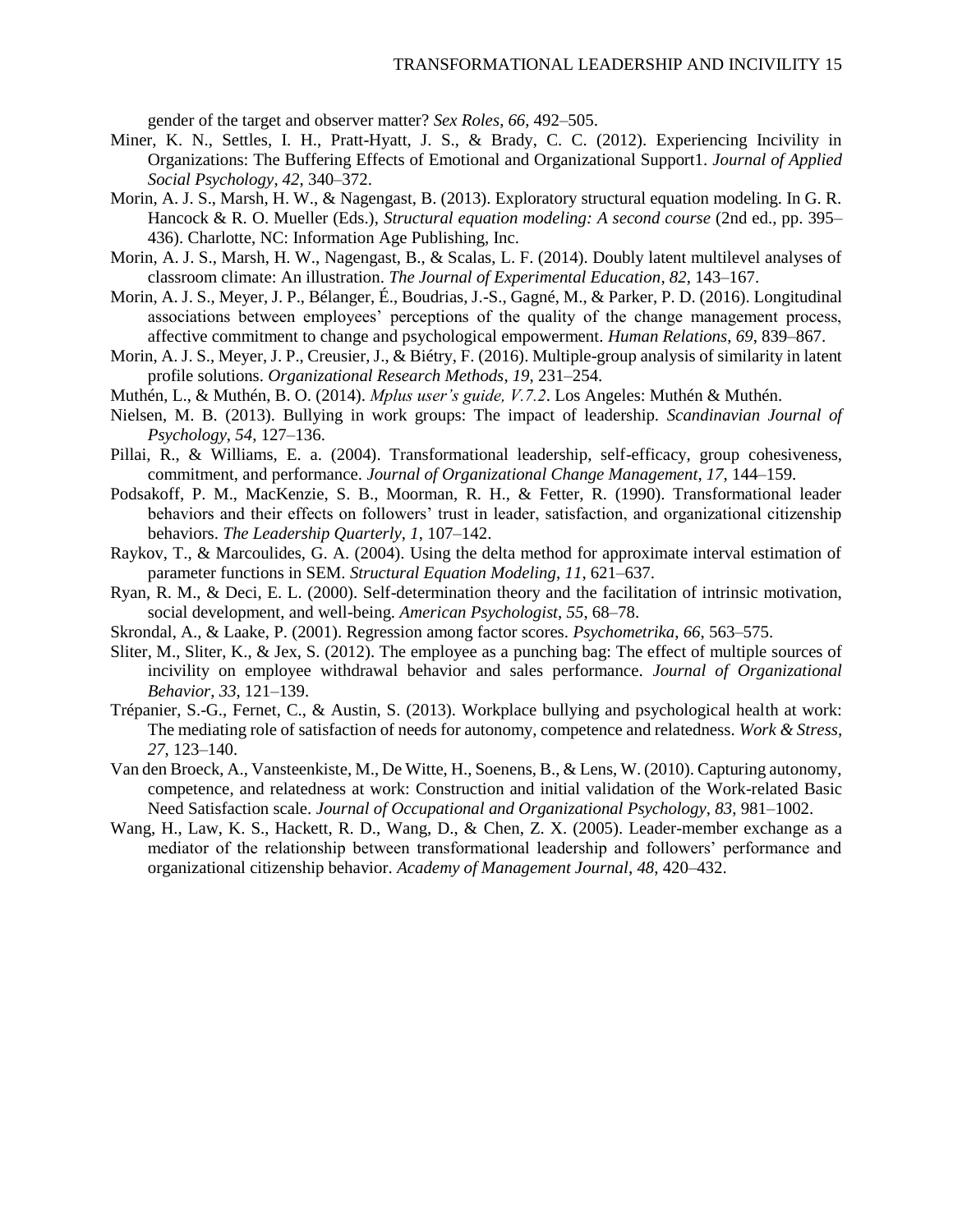|            | <b>TFL</b> | PI        | WI        | <b>AUT</b> | <b>REL</b> | <b>COM</b> | PI        | WI        | <b>AUT</b> | <b>REL</b> | <b>COM</b> |
|------------|------------|-----------|-----------|------------|------------|------------|-----------|-----------|------------|------------|------------|
|            | (T1)       | (T1)      | (T1)      | (T1)       | (T1)       | (T1)       | (T2)      | (T2)      | (T2)       | (T2)       | (T2)       |
| TFL(T1)    |            |           |           |            |            |            |           |           |            |            |            |
| PI(T1)     | $-.158*$   |           |           |            |            |            |           |           |            |            |            |
| WI(T1)     | $-149*$    | $.745**$  |           |            |            |            |           |           |            |            |            |
| AUT(T1)    | $.410**$   | $-489**$  | $-.591**$ |            |            |            |           |           |            |            |            |
| REL(T1)    | $.344**$   | $-193**$  | $-.275**$ | $.359**$   |            |            |           |           |            |            |            |
| COM(T1)    | $-.091$    | $.164*$   | $.200*$   | .046       | .198**     |            |           |           |            |            |            |
| PI(T2)     | $-.205*$   | $.679**$  | $.507**$  | $-.348**$  | $-138$     | $.211*$    |           |           |            |            |            |
| WI(T2)     | $-.340**$  | $.440**$  | $.600**$  | $-475**$   | $-.220*$   | .186       | $.730**$  |           |            |            |            |
| AUT(T2)    | $.408**$   | $-.621**$ | $-.680**$ | $.739**$   | $.334**$   | .067       | $-516**$  | $-.613**$ |            |            |            |
| REL(T2)    | $.379**$   | $-.193$   | $-.102$   | $.367**$   | $.773**$   | $.273**$   | $-.302**$ | $-.280**$ | .478**     |            |            |
| COM(T2)    | .164       | .006      | .127      | .213       | .173       | $.643**$   | .119      | $.153*$   | .146       | $.402**$   |            |
| $\omega$   | .967       | .949      | .887      | .616       | .791       | .815       | .945      | .904      | .574       | .754       | .829       |
| <b>ICC</b> | .262       | .143      | .167      | .171       | .211       | .391       | .145      | .173      | .191       | .254       | .328       |

Table 1 *Latent Variable Correlations from the Final Strictly Invariant Measurement Model*

*Note.* TFL = Transformational Leadership; PI = Person-Related Incivility; WI = Work-Related Incivility; AUT = Autonomy Need Satisfaction; REL = Relatedness Need Satisfaction; COM = Competence Need Satisfaction; T1 = Time 1; T2 = Time 2;  $\omega$  = omega coefficient of composite reliability; ICC= Intraclass correlation coefficient; Stability coefficients are represented in bold. *\* p* < .05; \*\* *p* < .01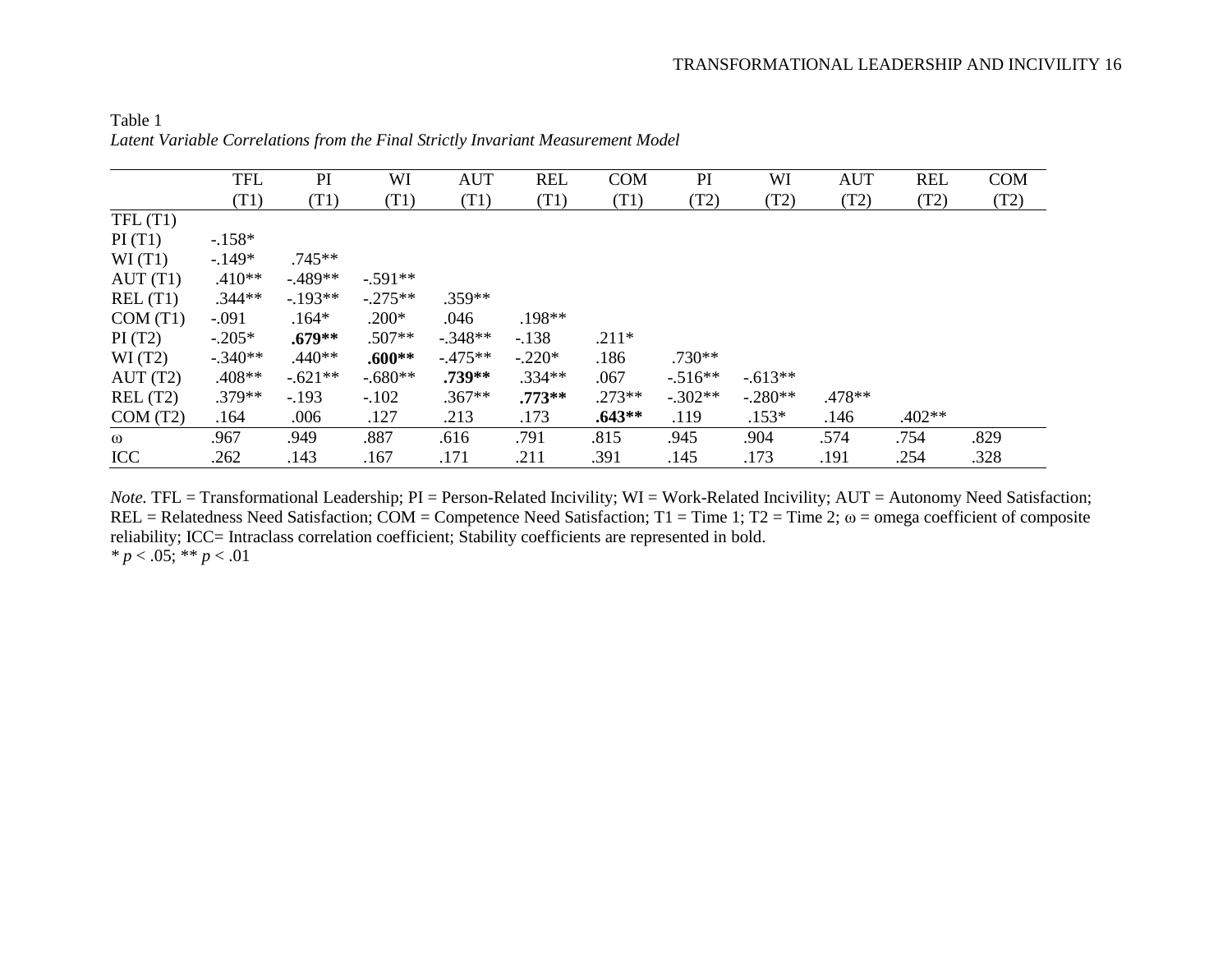| Level            | IV $(T1)$            | DV(T2)     | $b$ (s.e.)       | $\beta$ (s.e.)     | Effect Size (s.e.) |
|------------------|----------------------|------------|------------------|--------------------|--------------------|
|                  | Autoregressive paths |            |                  |                    |                    |
| L2               | PI                   | PI         | $-.007(.158)$    | $-.003(.060)$      | $-.003(.065)$      |
| L2               | WI                   | WI         | $-.021(.164)$    | $-.008(.060)$      | $-.009(.066)$      |
| L2               | <b>AUT</b>           | <b>AUT</b> | $.109(.049)*$    | .049(.022)         | .055(.025)         |
| L2               | <b>REL</b>           | <b>REL</b> | .076(.046)       | .038(.023)         | .044(.027)         |
| L2               | <b>COM</b>           | <b>COM</b> | .041(.047)       | .024(.028)         | .030(.034)         |
| L1               | PI                   | PI         | $.869(.060)$ **  | .808(.056)         | .874(.060)         |
| L1               | WI                   | WI         | $.722(.090)$ **  | .593(.074)         | .652(.082)         |
| L1               | <b>AUT</b>           | <b>AUT</b> | $.843(.032)$ **  | .836(.032)         | .930(.035)         |
| L1               | <b>REL</b>           | <b>REL</b> | $.772(.026)$ **  | .752(.026)         | .870(.030)         |
| L1               | <b>COM</b>           | <b>COM</b> | $.721(.036)$ **  | .539(.027)         | .657(.032)         |
| Predictive paths |                      |            |                  |                    |                    |
| L2               | <b>TFL</b>           | PI         | $-.131(.064)*$   | $-.072(.035)$      | $-.078(.038)$      |
| L2               | <b>TFL</b>           | WI         | $-.341(.084)$ ** | $-.171(.042)$      | $-.188(.046)$      |
| L2               | <b>TFL</b>           | <b>AUT</b> | $-.025(.038)$    | $-0.015(0.022)$    | $-0.016(0.024)$    |
| L2               | <b>TFL</b>           | <b>REL</b> | .049(.039)       | .027(.021)         | .031(.025)         |
| L2               | <b>TFL</b>           | <b>COM</b> | .080(.054)       | .042(.028)         | .051(.035)         |
| L2               | PI                   | <b>AUT</b> | $-.030(.087)$    | $-0.012(0.035)$    | $-0.013(0.038)$    |
| L2               | PI                   | <b>REL</b> | .031(.115)       | .012(.043)         | .014(.050)         |
| L2               | PI                   | <b>COM</b> | .049(.131)       | .018(.048)         | .022(.058)         |
| L2               | WI                   | <b>AUT</b> | .070(.106)       | .030(.045)         | .033(.050)         |
| L2               | WI                   | <b>REL</b> | .074(.134)       | .030(.054)         | .034(.062)         |
| L2               | WI                   | <b>COM</b> | $-.037(.131)$    | $-0.014$ $(0.050)$ | $-0.017(0.061)$    |
| L1               | <b>TFL</b>           | PI         | $-.112(.028)$ ** | $-.103(.026)$      | $-.112(.028)$      |
| L1               | <b>TFL</b>           | WI         | $-.290(.041)$ ** | $-.244(.035)$      | $-.269(.038)$      |
| L1               | <b>TFL</b>           | <b>AUT</b> | $-.009(.022)$    | $-.009(.021)$      | $-0.010$ $(0.024)$ |
| L1               | <b>TFL</b>           | <b>REL</b> | .007(.024)       | .006(.022)         | .007(.026)         |
| L1               | <b>TFL</b>           | <b>COM</b> | .056(.032)       | .049(.029)         | .060(.035)         |
| L1               | PI                   | <b>AUT</b> | $-.037(.029)$    | $-.036(.028)$      | $-.040(.031)$      |
| L1               | PI                   | <b>REL</b> | $-.072(.034)*$   | $-.067(.032)$      | $-.077(.037)$      |
| L1               | PI                   | <b>COM</b> | $-.045(.053)$    | $-.040(.047)$      | $-.049(.057)$      |
| L1               | WI                   | <b>AUT</b> | .024(.030)       | .023(.029)         | .025(.032)         |
| L1               | WI                   | <b>REL</b> | .037(.036)       | .033(.032)         | .038(.037)         |
| L1               | WI                   | <b>COM</b> | .014(.056)       | .012(.048)         | .015(.059)         |

*Results from the Main Multilevel Analyses*

*Note.* L2 = Group level; L1 = Individual Level; IV = Independent Variable; DV = Dependent Variable;  $b =$ unstandardized regression coefficient;  $\beta$  = standardized regression coefficient; s.e. = standard error of the coefficient; TFL = Transformational Leadership;  $PI = Person$ -related Incivility; WI = Work-related Incivility; AUT = Autonomy Need Satisfaction; REL = Relatedness Need Satisfaction; COM = Competence Need Satisfaction.

*\* p* < .05; \*\* *p* < .01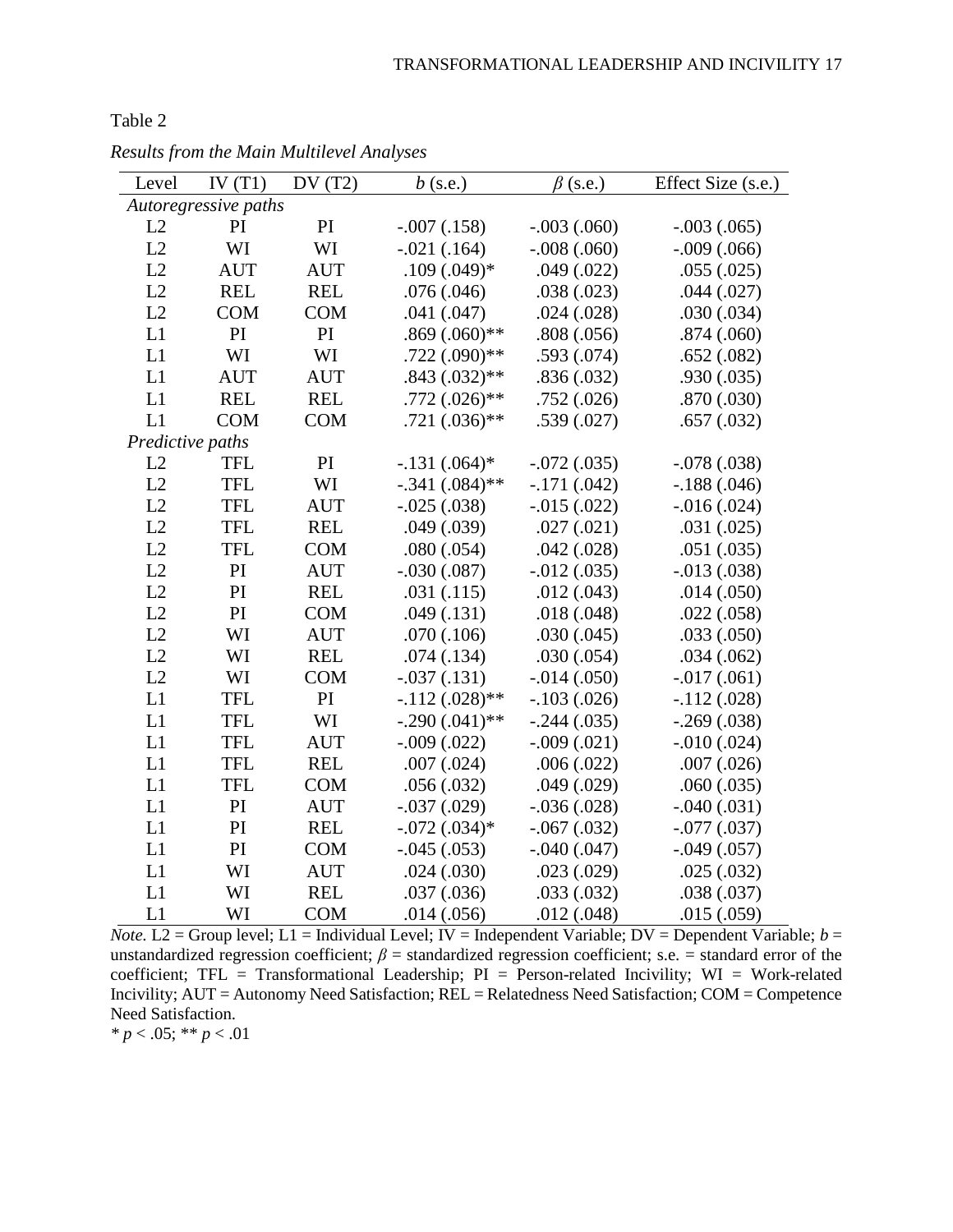Figure 1

*Significant Associations in the Main Multilevel Analyses*



*Note.* Standardized coefficients (*β*) are reported in the figure; TFL = Transformational Leadership; \**p* < .05, \*\**p* < .01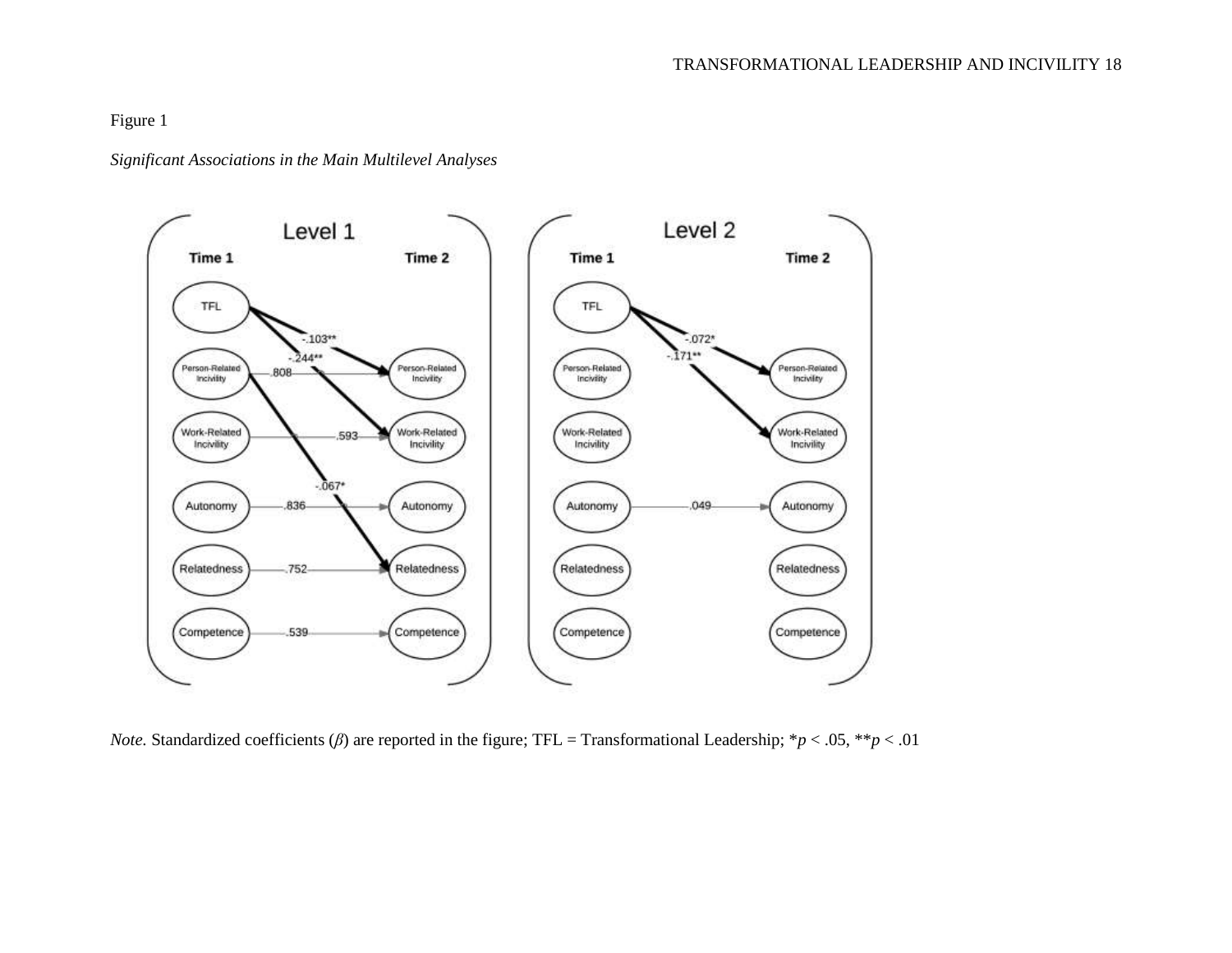RUNNING HEAD: ONLINE SUPPLEMENTS for Transformational Leadership and Incivility

**ONLINE SUPPLEMENTS for Transformational leadership and workplace incivility: A multilevel and longitudinal test**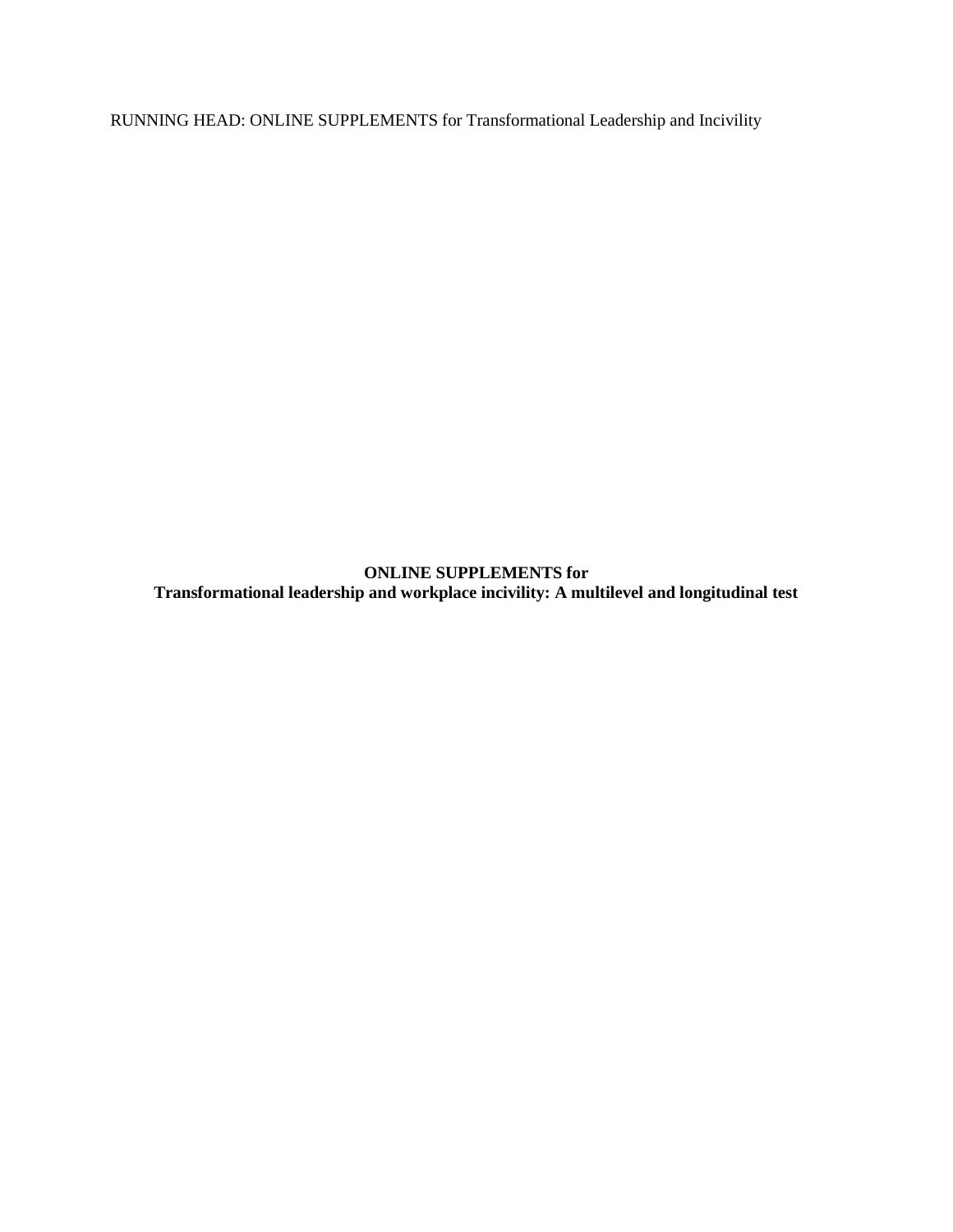# **APPENDIX A**

# VALIDATION OF PRELIMINARY MEASUREMENT MODELS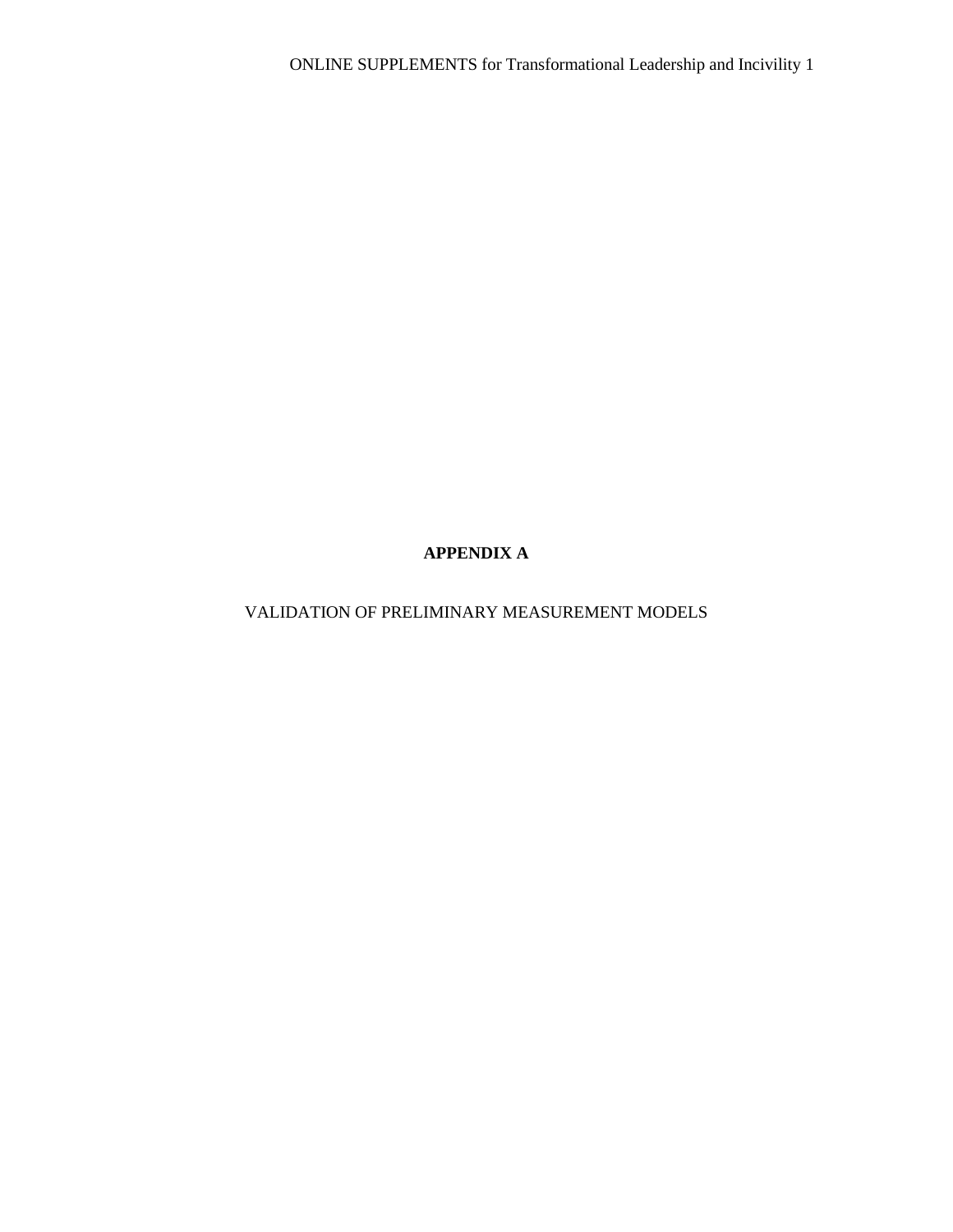### ONLINE SUPPLEMENTS for Transformational Leadership and Incivility 2

## **Preliminary Measurement Models**

Preliminary measurement models were estimated using the robust weighted least square estimator (WLSMV) available in Mplus 7.2 (Muthén & Muthén, 2014), which has been found to outperform Maximum Likelihood (ML) estimation with Likert-type ordered-categorical items including 5 or less response categories (such as those used in this study to assess transformational leadership [TFL] and need satisfaction) or when response categories follow asymmetric thresholds (such as those used in this study to assess incivility; e.g., Bandalos, 2014; Finney, & DiStefano, 2006, 2013; Flora, & Curran, 2004). To account for the fact that some respondents had some missing data within a specific time wave, or had failed to answer one of the time waves, all models were estimated based on the full information that was available, based on algorithms implemented in Mplus for WLSMV estimation (Asparouhov & Muthén, 2010; Enders, 2010). Under missing at random assumptions (MAR), these procedures allow missing data to be conditional on all variables included in the model, which includes the variables themselves at preceding time points in the longitudinal panel design used here (e.g., Morin, Meter et al., 2016). In these models, a priori correlated uniquenesses between matching indicators utilized at the different time-points were included to avoid converging on biased and inflated stability estimates (Jöreskog, 1979; Marsh, 2007). This inclusion reflects the fact that indicators' unique variance is known to emerge in part from shared sources of influences over time.

The first model of configural invariance simply assumed the same measurement model at both time points for workplace incivility and need satisfaction, without adding any invariance constraint to the model. In this model, all instruments (TFL at Time 1, incivility at Time 1 and 2, and need satisfaction at Time 1 and 2) were modelled with exploratory structural equation model specifications (ESEM; Marsh, Morin, Parker & Kaur, 2014; Morin, Marsh, & Nagengast, 2013), allowing for the presence of small cross-loadings between items and conceptually-adjacent non-target factors. Simulation studies and studies of simulated data have shown that ESEM generally tends to result in more adequate and less biased estimates of the correlations among conceptually adjacent constructs, and will still provide unbiased estimates of factor correlations when the underlying population model corresponds to the independent cluster assumption (i.e. no cross loadings) of confirmatory factor analyses (Asparouhov & Muthén, 2009; Marsh, Lüdtke, Nagengast, Morin, & Von Davier, 2013; Schmitt & Sass, 2011; for a review, see Asparouhov, Muthén, & Morin, 2015).

In the current study, the two global dimensions underlying the workplace incivility instrument at each time point (person-related incivility and work-related incivility) were estimated using confirmatory target rotation, which allows for an a priori specification of which items present their main loadings on which factors, while targeting all cross-loadings to be as close to zero as possible. A similar specification was used for the need satisfaction instrument, where 3 global dimensions where estimated at each time point (need for autonomy, need for relatedness, and need for competence). Similarly, given the high levels of conceptual overlap previously reported among the TFL subscales (Antonakis et al., 2003) as well as our interest in the relations between incivility and a global factor of TFL, a bifactor-ESEM model (Morin, Arens, & Marsh, 2016; Reise, 2012) was used to estimate a global TFL factor while also controlling for the six subscalespecific factors (only the global factor is used for hypothesis testing in this study). This specification is in line with the previously reported hierarchical structure of this instrument (Avolio et al.,1999) but shows greater flexibility in the estimation of the global factor using information from all items (Gignac, 2007; Morin, Arens, & Marsh, 2016; Reise, 2012). In sum, the overarching model included three sets of ESEM factors at Time 1 (one set of two factors for incivility, one set of three factors for need satisfaction, and one bifactor set of factors including one global and six specific factors for TFL) and two sets of ESEM factors at Time 2 (one set of two factors for incivility, and one set of three factors for need satisfaction). Cross loadings were freely estimated between factors forming a single set at each time point (but targeted to be as close to zero as possible), but not between factors forming different sets, or estimated at different time points.

Tests of measurement invariance across time points were conducted to verify that the meaning of the constructs had not changed over time points (e.g., Meredith, 1993; Millsap, 2011). These tests were performed in the following sequence (Meredith,1993; Millsap, 2011; Morin, Moullec, et al., 2011): (i)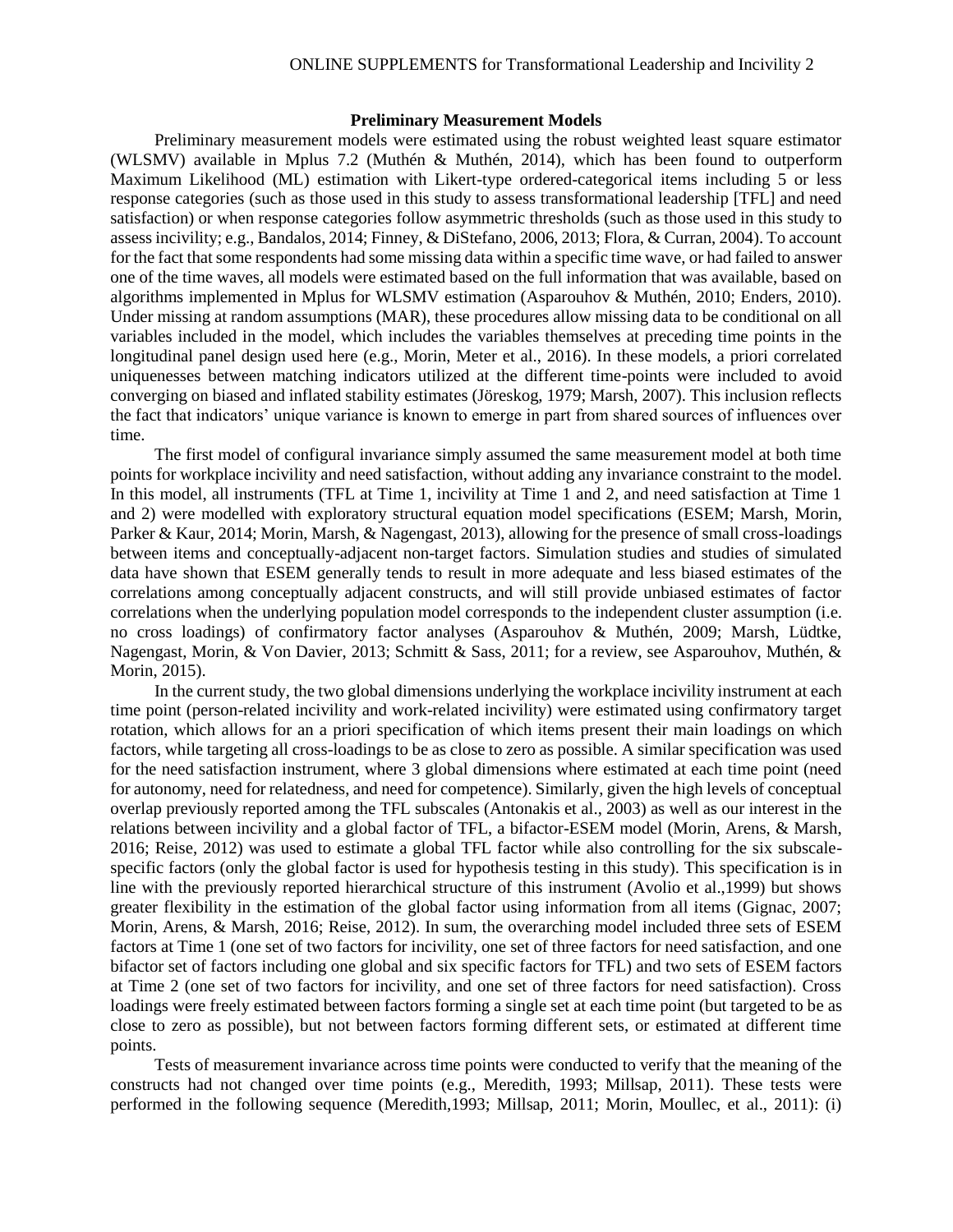configural invariance (same measurement model), (ii) weak invariance (invariance of the factor loadings); (iii) strong invariance (invariance of the loadings and thresholds; with ordered categorical Likert items, thresholds reflect the points at which the scores change from one category to another and replace the intercepts); (iv) strict invariance (invariance of the loadings, thresholds, and uniquenesses). Given our decision to rely on factor scores in the estimation of the main model, a critical assumption of our analyses was that the measurement model underlying the constructs would prove to be strictly invariant across time points (see Millsap, 2011).

The fit of these models was evaluated using various indices as operationalized in Mplus 7.2 in conjunction with the WLSMV estimator (Hu & Bentler, 1999; Yu, 2002): the WLSMV Chi-square statistic  $(\chi^2)$ , the Comparative Fit Index (CFI), the Tucker-Lewis Index (TLI), and the Root Mean Square Error of Approximation (RMSEA) and its 90% confidence interval. These fit indices are interpreted as in ML/MLR estimation, with values greater than .90 and .95 for both the CFI and TLI considered to be respectively indicative of adequate and excellent fit to the data. Values smaller than .08 or .06 for the RMSEA support respectively acceptable and excellent model fit. However, the estimated WLSMV chi-square values are not exact, but rather "estimated" as the closest integer necessary to obtain a correct p-value. Thus, in practice, only the *p*-value should be interpreted. This specificity of the WLSMV chi-square explains why sometimes the chi-square values and resulting CFI values can be non-monotonic with model complexity. For the CFI, any increase when constraints are added should thus simply be interpreted as random, rather than as an improvement in fit. This specificity is especially important for the chi square difference tests, which cannot be computed by hand but needs to be conducted via Mplus' DIFFTEST function (MD $\Delta \chi^2$ ; Asparouhov, & Muthén, 2006; Muthén, 2004). However, as the  $\chi^2$ , MD $\Delta \chi^2$  tends to be oversensitive to sample size and to minor misspecifications. It is thus generally recommended to use additional indices to complement  $MD\Delta \chi^2$ when comparing nested models, such as in a sequence of measurement invariance test (Chen, 2007; Cheung, & Rensvold, 2002). In these sequences, a CFI decline of .01 or less and a RMSEA increase of .015 or less between a model and the preceding model in the invariance hierarchy indicates that the measurement invariance hypothesis should not be rejected.

However, there are still very few investigation of the efficacy of these fit indices and cut-off scores in the context of WLSMV estimation (e.g., Yu, 2002) and, more importantly, to relatively complex models involving multiple factors and time points such as the models used in the present study (Marsh, Hau, & Grayson, 2005; Marsh, Hau, & Wen, 2004). Thus, these cut-off scores should be considered as rough guidelines. Marsh et al. (2004, 2005) also suggest that inspection of fluctuations in fit indices that correct for parsimony (TLI and RMSEA) may be important given the large number of estimated parameters and the fact that these indices can improve when constraints are added to a model.

Results from the measurement invariance tests are reported in Table S1. The initial model of configural invariance, where the model was set to be the same at both measurement points without any additional added constraints, provided an excellent level of fit to the data according to the RMSEA (.018), CFI (.977) and TLI (.973). Invariance constraints were progressively added to this model, and none of them resulted in a decrease in fit close to the recommended guidelines, thus fully supporting the measurement invariance of this model. Factor scores used in the main analysis were thus saved from the model of strict invariance.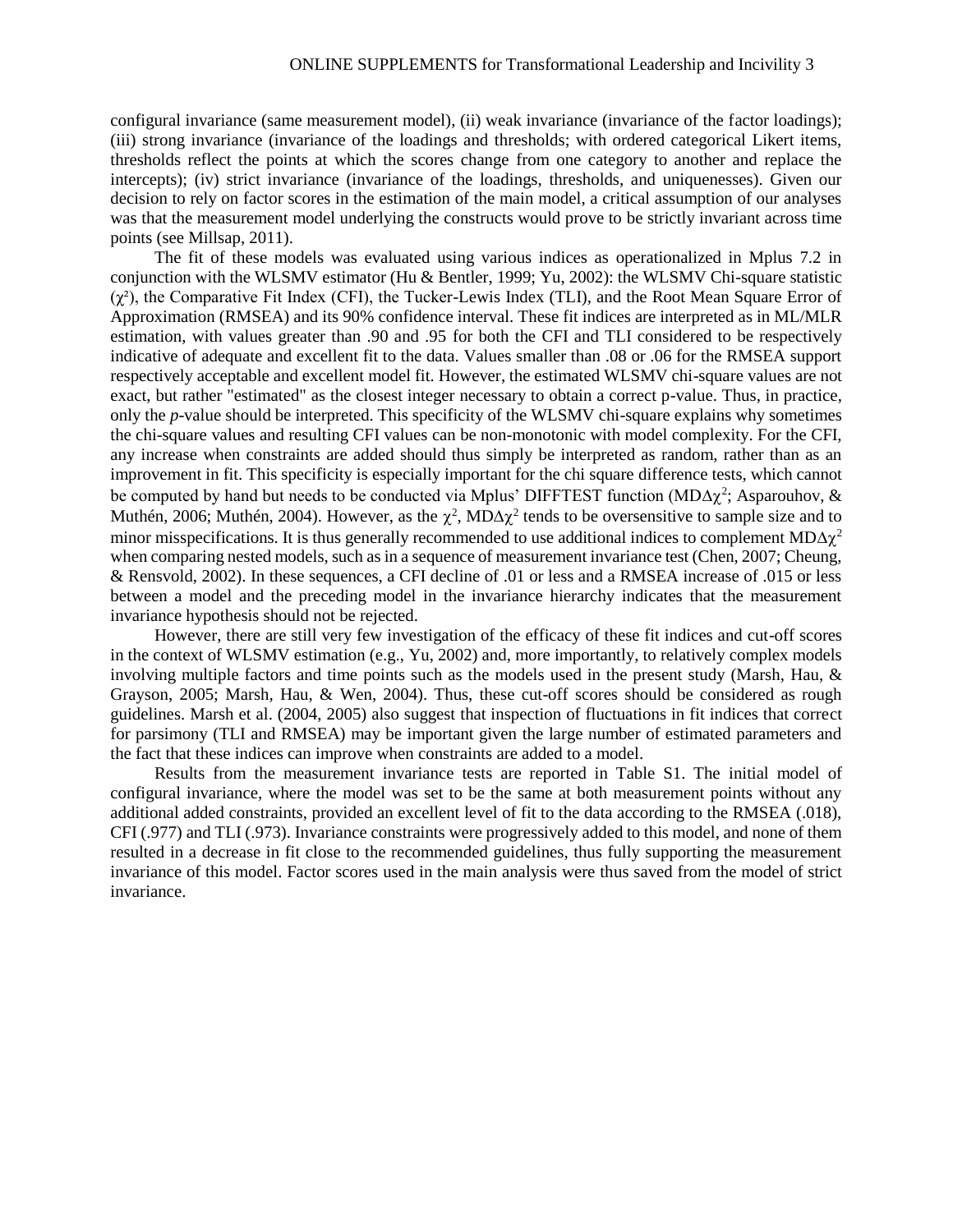## Table S1

*Results from the Longitudinal Invariance Tests of the Measurement Model*

| Models                                |           |      | $RMSEA (90\% CI) CFI$  |      | TLI        | $MD\Delta\gamma^2$ | ∆dl | ⊿RMSEA  | ⊿CFI       | ATLI    |
|---------------------------------------|-----------|------|------------------------|------|------------|--------------------|-----|---------|------------|---------|
| M1. Configural Invariance             | 2785.982* | 2444 | $.018(.015-.022)$      | .977 | .973       | $\sim$             |     |         |            |         |
| M2. Weak invariance (+loadings)       | 2818.883* | 2498 | $.018(.014-.021)$      |      | .978. .975 | 61.144             | 54  | $+.000$ | $+.001$    | $+.002$ |
| M3. Strong invariance (+thresholds)   | 2907.523* | 2579 | $.018(.014-.021)$      | .978 | .975       | 58.495             | 81  | $+.000$ | $+0.000 +$ | $+.000$ |
| M4. Strict invariance (+uniquenesses) | 2929.536* | 2605 | $.017 \,(.013 - .021)$ | .978 | .976       | 31.340             | 26  | $-.001$ | $+0.000 +$ | $+.001$ |

*Note. χ²* = WLSMV chi square; *df*= degrees of freedom; *RMSEA* = Root mean square error of approximation; *90% CI* = 90% Confidence Interval for the RMSEA;  $CFI =$  Comparative fit index; TLI = Tucker-Lewis index;  $\Delta$  since previous model;  $MD\Delta\chi^2$ : chi square difference test based on the Mplus DIFFTEST function for WLSMV estimation.  $* = p \le 01$ .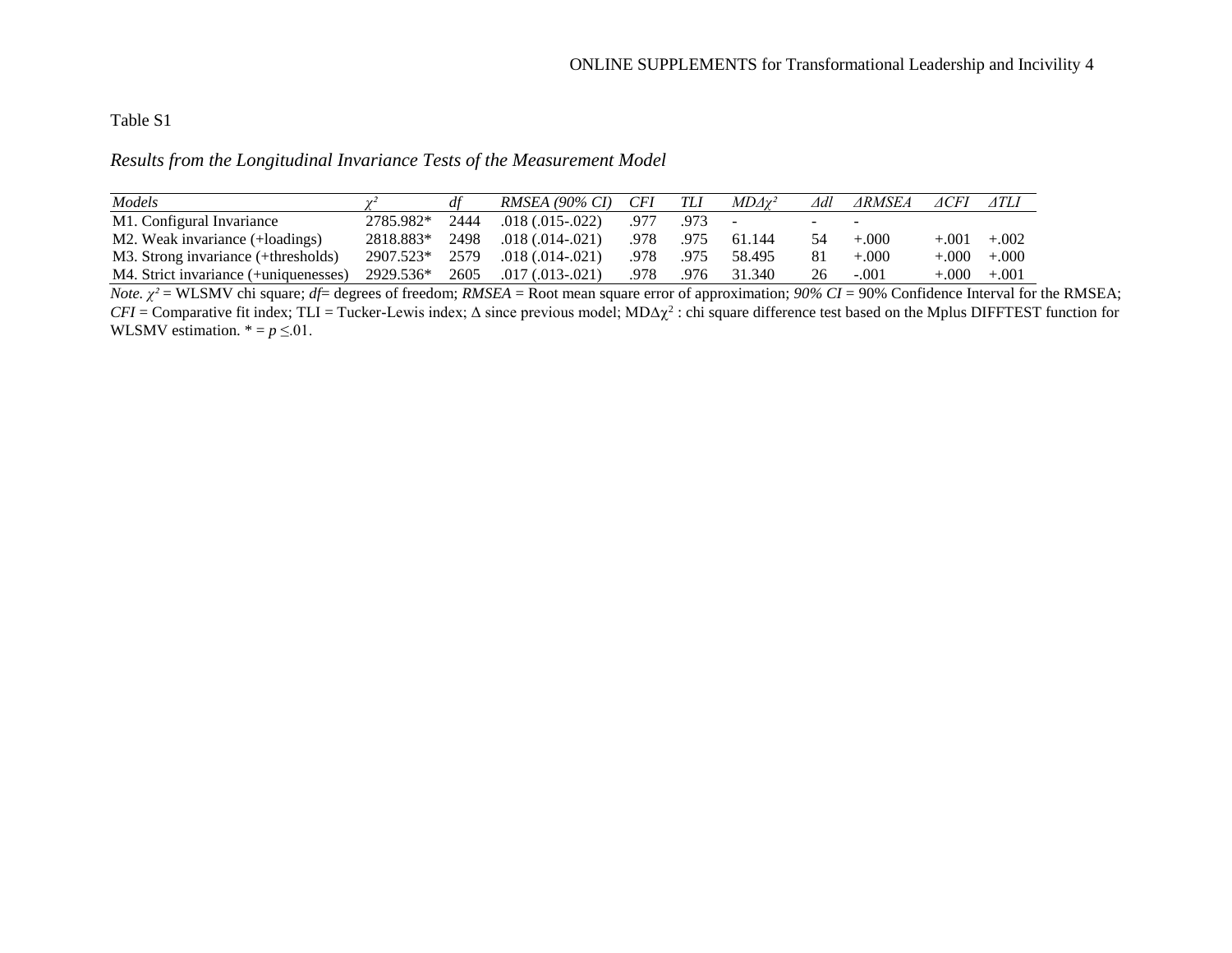| Factor Loadings          |            |       |         |               |         |                    |                |       |             |       |            |         |
|--------------------------|------------|-------|---------|---------------|---------|--------------------|----------------|-------|-------------|-------|------------|---------|
| <b>Strict invariance</b> | <b>TFL</b> |       |         | T1 Incivility |         | T1 Incivility (WI) | T <sub>1</sub> |       | T1          |       | T1         |         |
| model                    |            |       | (PI)    |               |         |                    | Autonomy       |       | Relatedness |       | Competence |         |
|                          | Est.       | Uniq. | Est.    | Uniq.         | Est.    | Uniq.              | Est.           | Uniq. | Est.        | Uniq. | Est.       | Uniq    |
| Indicator 1              | .651       | .525  | .825    | .258          | .048    |                    | .415           | .596  | .328        |       | .100       | $\cdot$ |
| Indicator 2              | .579       | .308  | .773    | .241          | .126    |                    | .324           | .897  | $-.010$     |       | $-.017$    |         |
| Indicator 3              | .701       | .432  | .805    | .188          | .123    |                    | .439           | .800  | .018        |       | $-.069$    |         |
| Indicator 4              | .704       | .446  | .963    | .154          | $-.059$ |                    | .651           | .533  | .045        |       | .110       |         |
| Indicator 5              | .564       | .480  | .967    | .163          | $-.072$ |                    | .539           | .666  | .093        |       | $-.010$    |         |
| Indicator 6              | .601       | .511  | $-.187$ |               | .936    | .349               | .464           |       | .803        | .412  | $-.170$    |         |
| Indicator 7              | .774       | .323  | $-.108$ |               | .887    | .344               | $-.104$        |       | .350        | .547  | $-.033$    |         |
| Indicator 8              | .758       | .346  | .185    |               | .617    | .415               | .100           |       | .419        | .682  | .244       |         |
| Indicator 9              | .592       | .431  | .155    |               | .684    | .350               | .114           |       | .679        | .479  | $-.034$    |         |
| Indicator 10             | .733       | .303  | .198    |               | .553    | .493               | $-.046$        |       | .473        | .688  | .241       |         |
| Indicator 11             | .580       | .438  | .093    |               | .665    | .457               | $-.012$        |       | .770        | .425  | $-.048$    |         |
| Indicator 12             | .797       | .327  |         |               |         |                    | $-.090$        |       | .025        |       | .732       | .455    |
| Indicator 13             | .717       | .350  |         |               |         |                    | .132           |       | $-.116$     |       | .863       | .264    |
| Indicator 14             | .667       | .353  |         |               |         |                    | $-.204$        |       | .225        |       | .589       | .552    |
| Indicator 15             | .793       | .295  |         |               |         |                    | .056           |       | .079        |       | .646       | .546    |
| Indicator 16             | .661       | .325  |         |               |         |                    |                |       |             |       |            |         |
| Indicator 17             | .803       | .311  |         |               |         |                    |                |       |             |       |            |         |
| Indicator 18             | .661       | .370  |         |               |         |                    |                |       |             |       |            |         |
| Indicator 19             | .649       | .293  |         |               |         |                    |                |       |             |       |            |         |
| Indicator 20             | .616       | .355  |         |               |         |                    |                |       |             |       |            |         |
| Indicator 21             | .668       | .457  |         |               |         |                    |                |       |             |       |            |         |
| Indicator 22             | .651       | .482  |         |               |         |                    |                |       |             |       |            |         |
| Indicator 23             | .544       | .472  |         |               |         |                    |                |       |             |       |            |         |
| Indicator 24             | .852       | .106  |         |               |         |                    |                |       |             |       |            |         |

Table S2

| <b>Factor Loadings (continued)</b> |  |  |  |  |
|------------------------------------|--|--|--|--|
|------------------------------------|--|--|--|--|

| <b>Strict invariance</b> | T <sub>2</sub> Incivility |       | T <sub>2</sub> Incivility |       |         | T <sub>2</sub> Autonomy |         |       |         | T <sub>2</sub> Relatedness T <sub>2</sub> Competence |
|--------------------------|---------------------------|-------|---------------------------|-------|---------|-------------------------|---------|-------|---------|------------------------------------------------------|
| model                    | (PI)                      |       | (WI)                      |       |         |                         |         |       |         |                                                      |
|                          | Est.                      | Uniq. | Est.                      | Uniq. | Est.    | Uniq.                   | Est.    | Uniq. | Est.    | Uniq.                                                |
| Indicator 1              | .811                      | .274  | .055                      |       | .380    | .609                    | $-.009$ |       | $-.018$ |                                                      |
| Indicator 2              | .756                      | .252  | .142                      |       | .305    | .914                    | .295    |       | $-.074$ |                                                      |
| Indicator 3              | .789                      | .198  | .139                      |       | .410    | .831                    | .016    |       | .119    |                                                      |
| Indicator 4              | .961                      | .167  | $-.068$                   |       | .491    | .562                    | .041    |       | $-.011$ |                                                      |
| Indicator 5              | .965                      | .177  | $-.083$                   |       | .510    | .699                    | .085    |       | $-.037$ |                                                      |
| Indicator 6              | $-.165$                   |       | .951                      | .297  | -.114   |                         | .775    | .486  | .107    |                                                      |
| Indicator 7              | $-.096$                   |       | .906                      | .296  | .098    |                         | .325    | .597  | -.187   |                                                      |
| Indicator 8              | .170                      |       | .653                      | .383  | .447    |                         | .370    | .675  | .255    |                                                      |
| Indicator 9              | .141                      |       | .717                      | .318  | .116    |                         | .637    | .534  | $-.037$ |                                                      |
| Indicator 10             | .183                      |       | .590                      | .462  | $-.026$ |                         | .421    | .691  | .253    |                                                      |
| Indicator 11             | .085                      |       | .700                      | .417  | $-.004$ |                         | .737    | .494  | $-.054$ |                                                      |
| Indicator 12             |                           |       |                           |       | $-.074$ |                         | .022    |       | .752    | .434                                                 |
| Indicator 13             |                           |       |                           |       | .117    |                         | $-.100$ |       | .882    | .250                                                 |
| Indicator 14             |                           |       |                           |       | -.187   |                         | .196    |       | .607    | .531                                                 |
| Indicator 15             |                           |       |                           |       | .031    |                         | .068    |       | .657    | .512                                                 |

*Note.* Target loadings are shown in **bold**, all target loadings are significant (*p* < .01); Cross-loadings are shown in *italic*; Est. = Standardized parameter estimate of the factor loading; Uniq. = Uniqueness, TFL = Transformational leadership,  $PV = Person$ -related incivility,  $WV = Work$ -related incivility.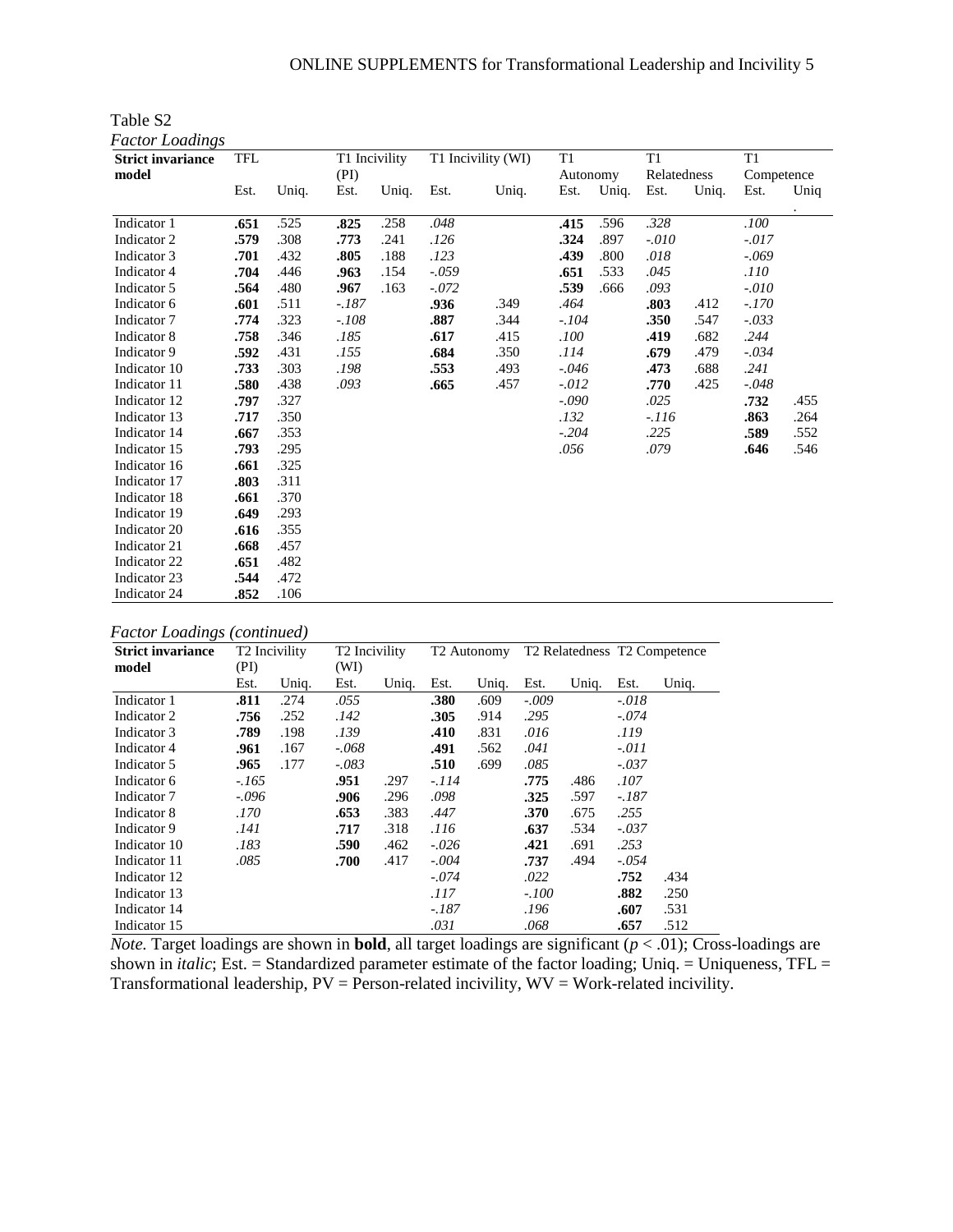# **APPENDIX B**

WORKPLACE INCIVILITY SCALES (ENGLISH AND FRENCH)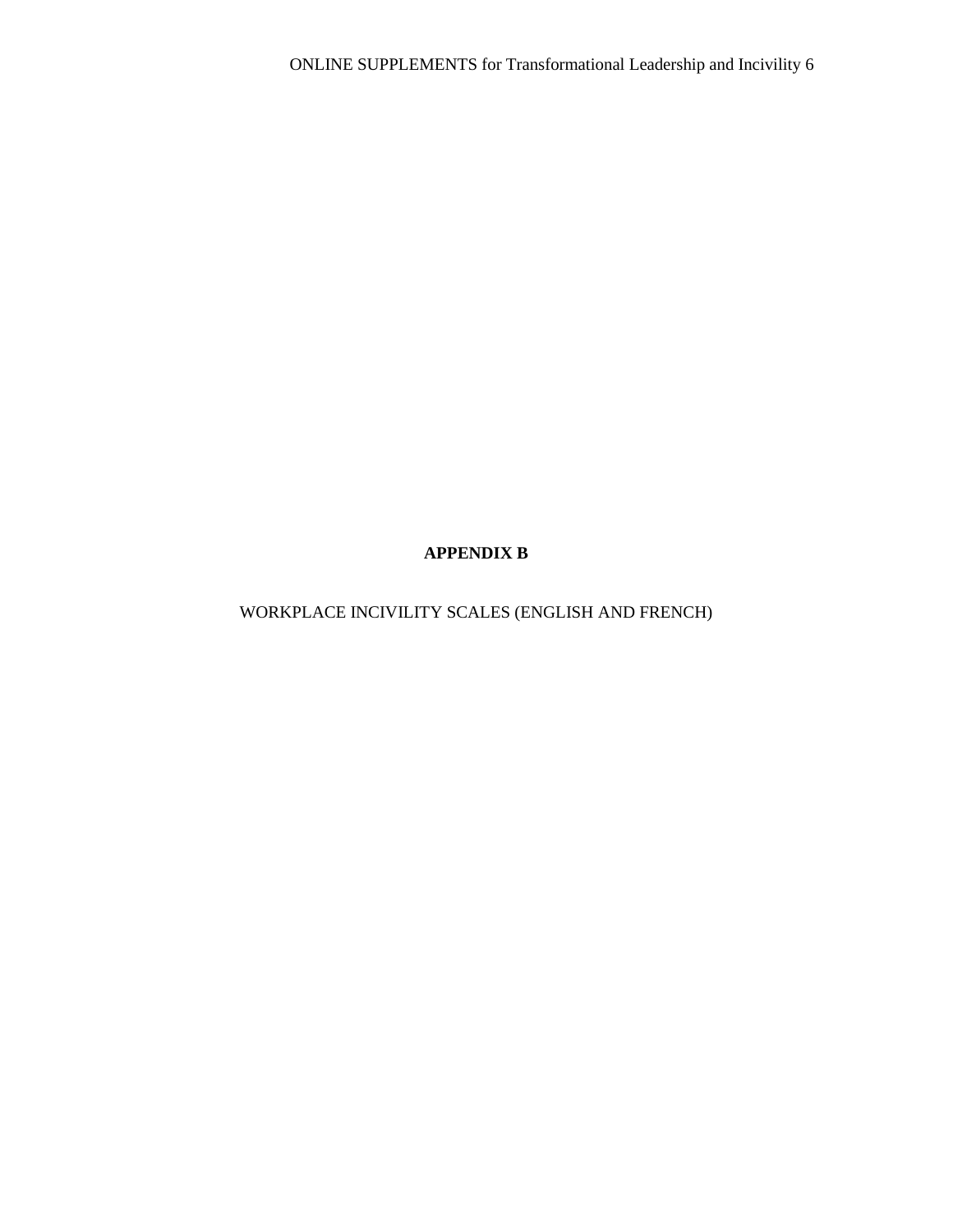|                                    | <b>English</b>                                                                              | French                                                                                            |  |  |  |  |
|------------------------------------|---------------------------------------------------------------------------------------------|---------------------------------------------------------------------------------------------------|--|--|--|--|
|                                    | Be impolite toward someone.                                                                 | Être bête avec quelqu'un.                                                                         |  |  |  |  |
|                                    | Give the evil eye to someone.                                                               | Regarder quelqu'un de travers.                                                                    |  |  |  |  |
| <b>Person-related</b><br>workplace | Criticize or reproach someone<br>without a valid reason.                                    | Faire des reproches à quelqu'un sans<br>motif valable.                                            |  |  |  |  |
| incivility                         | Insult someone.                                                                             | Insulter quelqu'un.                                                                               |  |  |  |  |
|                                    | Make sarcastic, mean or<br>condescending remarks.                                           | Passer des remarques sarcastiques,<br>désobligeantes ou condescendantes<br>(méchantes).           |  |  |  |  |
|                                    | Unnecessarily overload someone<br>with work.                                                | Surcharger une personne de travail sans<br>que la situation ne l'exige.                           |  |  |  |  |
|                                    | Give insufficient time to complete a<br>task when it is unnecessary.                        | Donner des délais trop courts pour<br>réaliser une tâche sans que la situation<br>ne l'exige.     |  |  |  |  |
| <b>Work-related</b>                | Not answering someone's legitimate<br>demands.                                              | Ne pas répondre aux demandes légitimes<br>d'une personne.                                         |  |  |  |  |
| workplace<br>incivility            | Ignore someone's ideas (good or<br>bad).                                                    | Ne pas tenir compte des idées d'une<br>personne (bonnes ou mauvaises).                            |  |  |  |  |
|                                    | Hoard information or give false<br>information to someone who needs it<br>to do their work. | Retenir l'information ou induire en<br>erreur une personne pour la réalisation<br>de son travail. |  |  |  |  |
|                                    | Fail to give materials or information<br>to someone who is asking for it.                   | Ne pas donner le matériel ou les<br>informations demandées à une personne.                        |  |  |  |  |

Table S3 *Workplace Incivility Scale Items in English and French*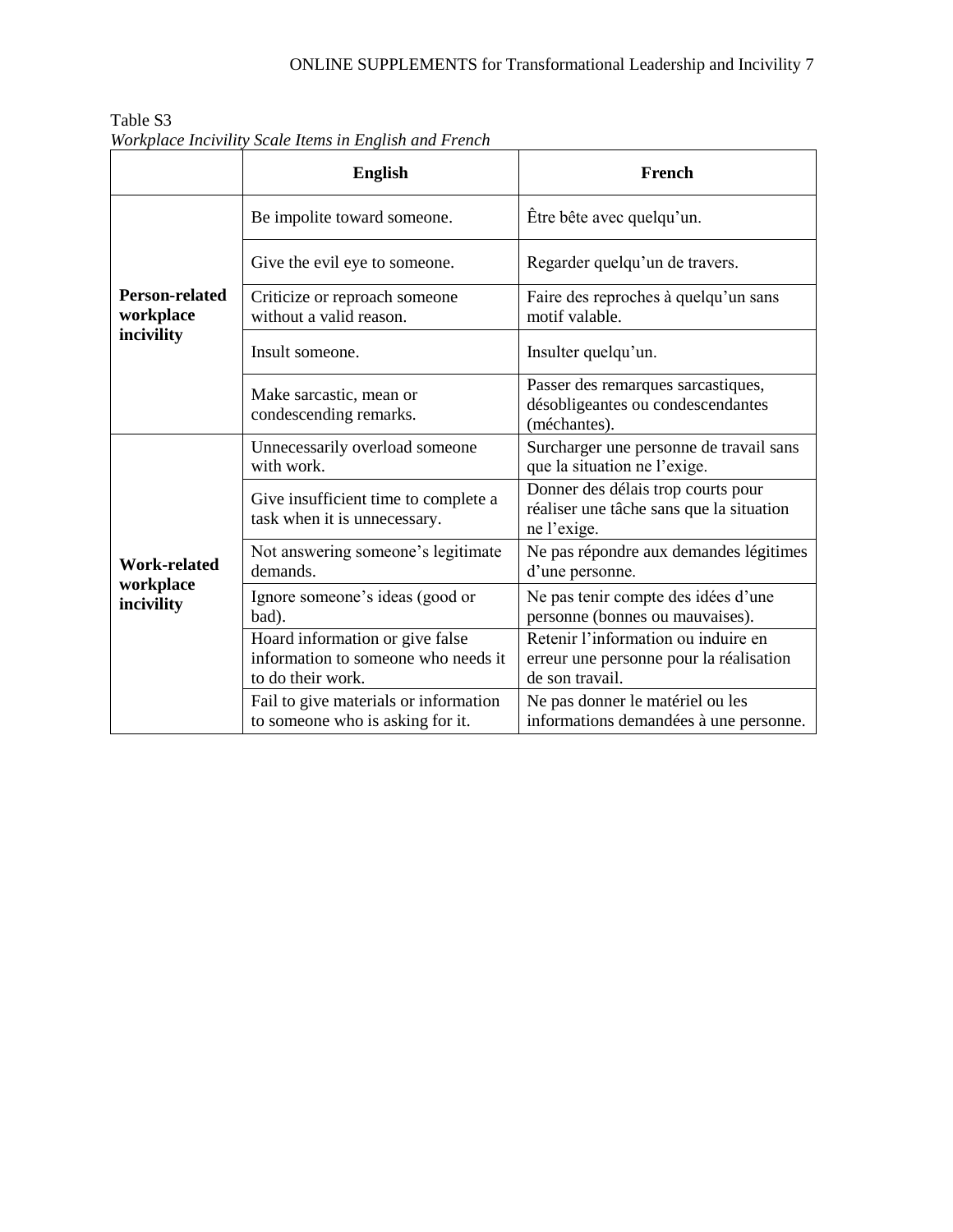## **References Used in the Supplements**

- Antonakis, J., Avolio, B. J., & Sivasubramaniam, N. (2003). Context and leadership: an examination of the nine-factor full-range leadership theory using the Multifactor Leadership Questionnaire. *The Leadership Quarterly*, *14*, 261-295. doi: [http://dx.doi.org/10.1016/S1048-9843\(03\)00030-4](http://dx.doi.org/10.1016/S1048-9843(03)00030-4)
- Asparouhov, T. & Muthén, B. O. (2006). *Robust chi-square difference testing with mean and variance adjusted statistics*. [www.statmodel.com/examples/webnote.shtml#web10](file:///C:/Users/Julien/AppData/Local/Packages/microsoft.windowscommunicationsapps_8wekyb3d8bbwe/LocalState/LiveComm/47d223deb5ad181e/Users/30016475/AppData/Local/Microsoft/Local%20Settings/Temporary%20Internet%20Files/Content.Outlook/8612Y729/www.statmodel.com/examples/webnote.shtml)
- Asparouhov, T. & Muthén, B. O. (2009). Exploratory structural equation modeling. *Structural Equation Modeling*, *16*, 397-438. doi: 10.1080/10705510903008204
- Asparouhov, T. & Muthén, B. O. (2010). *Weighted Least Square estimation with missing data*. [www.statmodel.com/download/GstrucMissingRevision.pdf](http://www.statmodel.com/download/GstrucMissingRevision.pdf)
- Asparouhov, T., Muthén, B. O., & Morin, A. J. S. (2015). Bayesian Structural equation modeling with cross-loadings and residual covariances. *Journal of Management*, *41*, 1561-1577.
- Avolio, B. J., Bass, B. M., & Jung, D. I. (1999). Re-examining the components of transformational and transactional leadership using the Multifactor Leadership. *Journal of Occupational and Organizational Psychology*, *72*, 441-462. doi: 10.1348/096317999166789
- Bandalos, D. L. (2014). Relative performance of categorical diagonally weighted least squares and robust maximum likelihood estimation. *Structural Equation Modeling*, *21*, 102-116. doi: 10.1080/10705511.2014.859510
- Chen, F. F. (2007). Sensitivity of goodness of fit indexes to lack of measurement invariance. *Structural Equation Modeling*, *14*, 464-504. doi: 10.1080/10705510701301834
- Cheung, G. W., & Rensvold, R. B. (2002). Evaluating goodness-of fit indexes for testing measurement invariance. *Structural Equation Modeling*, *9*, 233-55. doi:10.1207/S15328007SEM0902\_5
- Finney S. J., & DiStefano, C. (2006). Non-normal and categorical data in structural equation modeling. In G. R. Hancock, & R. O. Mueller (Eds.), *Structural Equation Modeling: A Second Course* (pp. 269- 314). Greenwich, CO: IAP.
- Finney S. J., & DiStefano, C. (2013). Non-normal and categorical data in structural equation modeling. In G. R. Hancock, & R. O. Mueller (Eds.), *Structural Equation Modeling: A Second Course*, *second edition* (pp. 439-492). Greenwich, CO: IAP.
- Flora, D. B. & Curran, P. J. (2004). An Empirical Evaluation of Alternative Methods of Estimation for Confirmatory Factor Analysis With Ordinal Data. *Psychological Methods*, *9,* 466-491. doi: 10.1037/1082-989X.9.4.466
- Gignac, G. E. (2007). Multi-factor modeling in individual differences research: Some recommendations and suggestions. *Personality and Individual Differences*, *42*, 37-48. doi:10.1016/j.paid.2006.06.019
- Hu, L. T., & Bentler, P. M. (1999). Cutoff criteria for fit indexes in covariance structure analysis: Conventional criteria versus new alternatives. *Structural Equation Modeling*, *6*, 1-55. doi: 10.1080/10705519909540118
- Jöreskog, K. G., & Sörbom, D. (1976). Statistical models and methods for test-retest situations. In D. N. M. De Gruijter & L. J. T. Var Der Kamp (Eds.), *Advances in psychological and educational measurement* (pp. 135-157). New York, NY: John Wiley & Sons.
- Marsh, H. W. (2007). *Application of confirmatory factor analysis and structural equation modeling in sport/exercise psychology.* In G. Tenenbaum & R. C. Eklund (Éds.), *Handbook of on Sport Psychology* (3rd ed.). New York, NY: Wiley.
- Marsh, H. W., Hau, K.-T., & Grayson, D. (2005). Goodness of fit evaluation in structural equation modeling. In A. Maydeu-Olivares & J. McArdle (Eds.), *Psychometrics. A Festschrift to Roderick P. McDonald* (pp. 275-340). Hillsdale, NJ: Erlbaum.
- Marsh, H. W., Hau, K.-T., & Wen, Z. (2004). In search of golden rules: Comment on hypothesis testing approaches to setting cutoff values for fit indexes and dangers in over-generalizing Hu & Bentler's (1999) findings. *Structural Equation Modeling*, *11*, 320-341. doi: 10.1207/s15328007sem1103\_2
- Marsh, H. W., Lüdtke, O., Nagengast, B., Morin, A. J. S., & Von Davier, M. (2013). Why item parcels are (almost) never appropriate: Two wrongs do not make a right—Camouflaging misspecification with